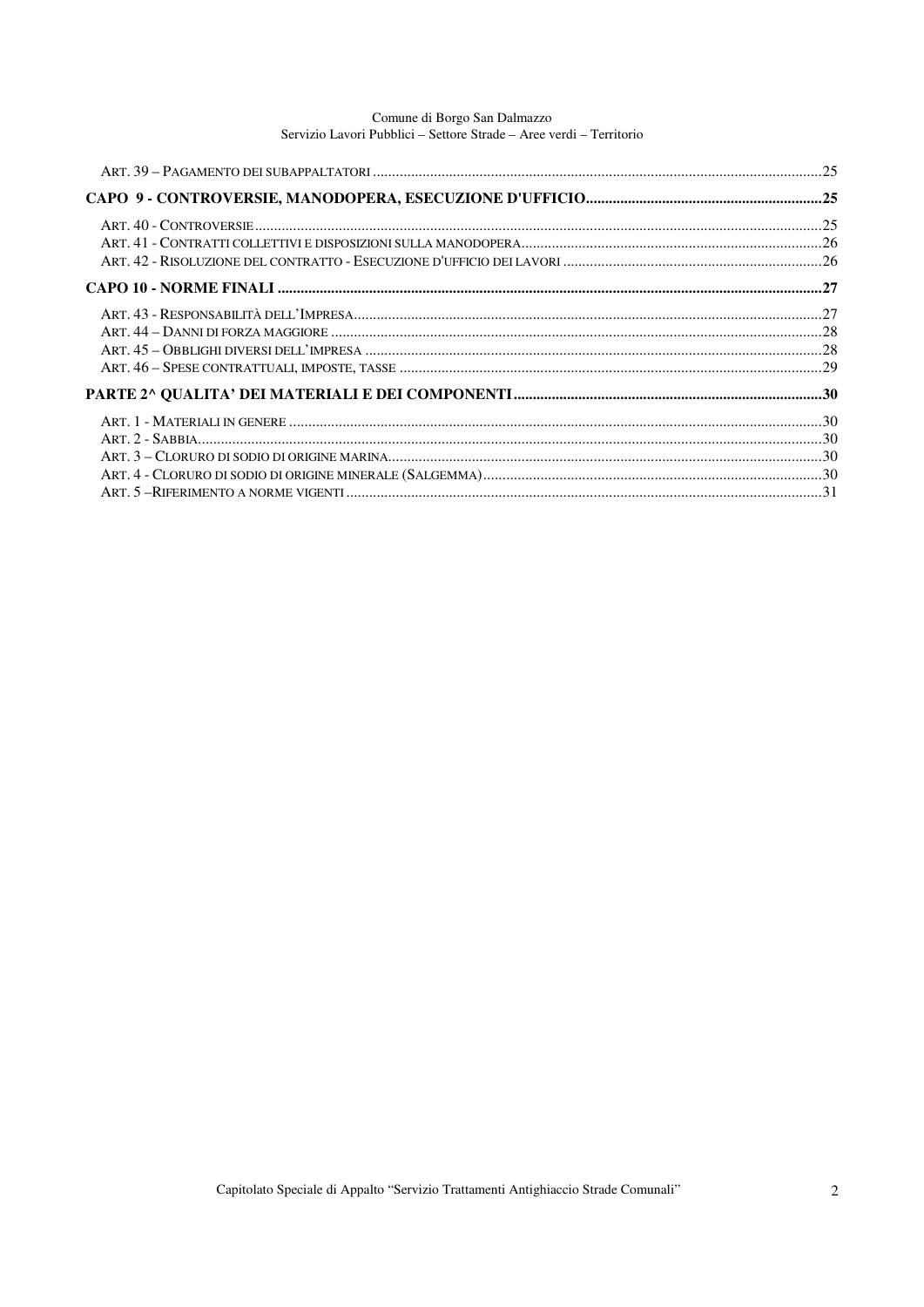# **PARTE 1^ DESCRIZIONE DEL SERVIZIO OGGETTO ED AMMONTARE DELL'APPALTO**

# **CAPO 1 - NATURA E OGGETTO DELL'APPALTO**

### **Art. 1 - Oggetto dell'appalto e descrizione sommaria servizio**

1. L'appalto ha per oggetto l'esecuzione lungo lotti di strade comunali di seguito indicati, di un servizio riguardante interventi di manutenzione invernale (trattamenti preventivi antighiaccio) nel periodo invernale dal 01/11/2012 al 31/03/2017 (cinque stagioni invernali) secondo i tempi e le modalità dettate dal presente Capitolato Speciale d'Appalto.

L'appalto ai sensi del Decreto Legislativo nº 163 del 12/04/2006 e successive modifiche ed integrazioni è effettuato totalmente a corpo. Non è prevista la revisione prezzi.

- 2. Sono compresi nell'appalto tutti i lavori, le prestazioni, le forniture, i materiali e quanto necessario per dare il servizio completamente compiuto e secondo le condizioni stabilite dal Capitolato Speciale D'appalto, con le caratteristiche tecniche, qualitative e quantitative dei quali l'appaltatore dichiara di aver preso completa ed esatta conoscenza.
- 3. L'esecuzione del servizio è sempre e comunque effettuata secondo le regole dell'arte e l'appaltatore deve conformarsi alla massima diligenza nell'adempimento dei propri obblighi.
- 4. Il servizio richiesto viene imputato alla seguente categoria:

| <b>CATEGORIA</b>                | <b>NUMERO DI</b><br><b>RIFERIMENTO</b><br>CPV | <b>DESIGNAZIONE LAVORI</b>                      |
|---------------------------------|-----------------------------------------------|-------------------------------------------------|
| 16<br>(All. IIA D. Lgs. 163/06) | 90630000-2                                    | Servizio di lotta contro il gelo<br>(a forfait) |

### **Art. 2 – Lotti di strade**

I lotti oggetto dell'appalto raggruppanti le strade comunali interessate sono i seguenti:

### Lotto n. 1/C

- Via Garibaldi
- Via Don Ghibaudo
- Via Bergia
- Via Mafalda di Savoia con parcheggi e piazzetta
- Via Ospedale
- Piazza Martiri della Libertà
- Largo Bertello
- Via Monsignor Riberi con parcheggio
- Via Canonico Dogliani
- Via Roma
- Piazza Liberazione
- Piazza IV Novembre
- Via Grandis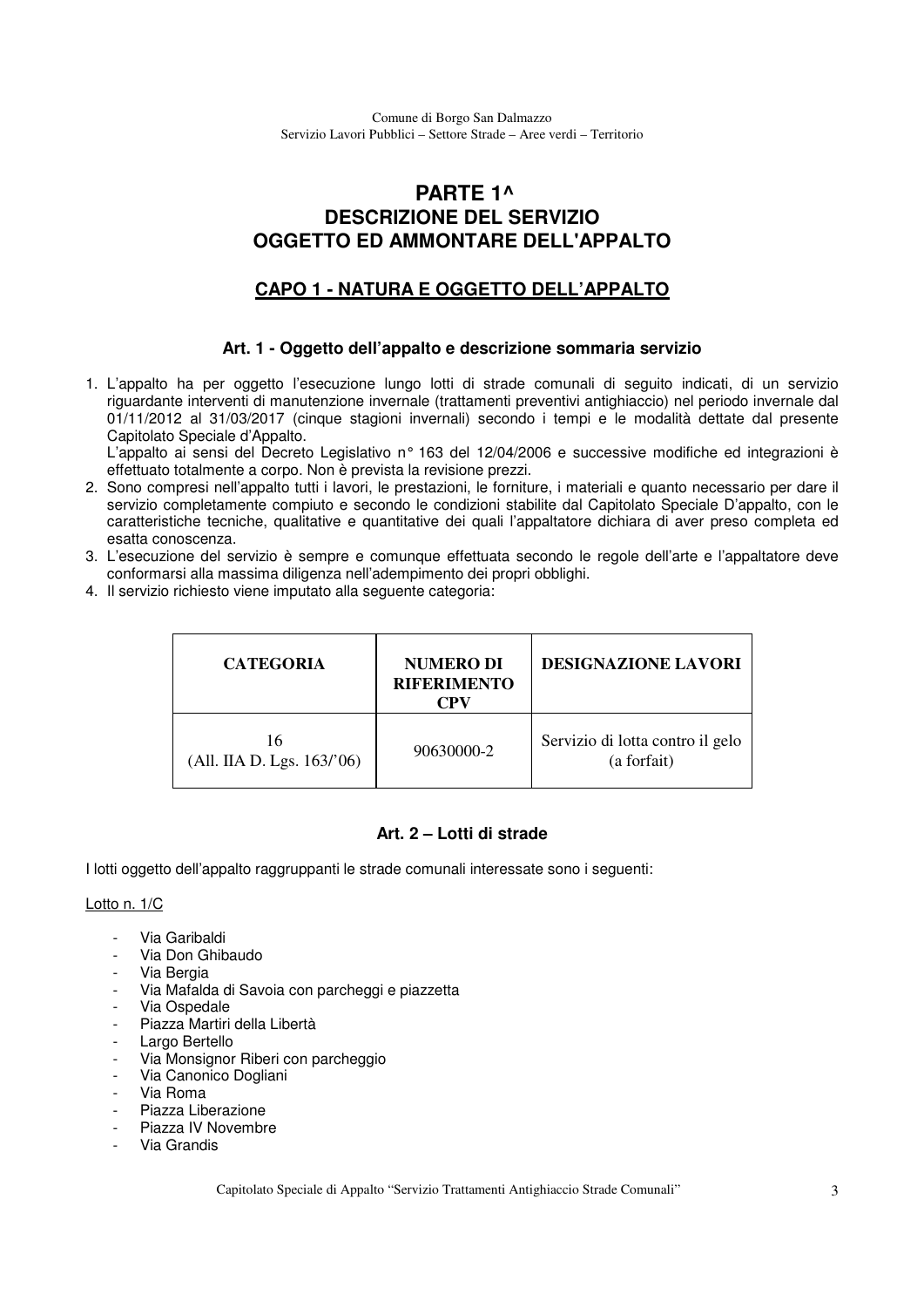- Via Balera Nuova 2° tratto
- Via Marconi
- Via Borga compreso parcheggio
- Vicolo del Troglio
- Piazza Grandis
- Piazzali FF.SS.

#### lotto n. 2/C

- Piazza Don Raimondo Viale
- Piazza dietro scuole medie
- Piazza 2 Maggio 1944
- Piazza Vittime delle Foibe
- 1° tratto Via del Cimitero
- Zona palazzetto dello sport
- Parcheggi Palazzo Bertello
- Piazzale Peso Pubblico
- Piazzale Padre Angelo Martini
- Piazza in Via Lovera

#### lotto n. 3/C

- Via Villar compresa traversa
- Via Dante Livio Bianco
- Via Sandro Pertini
- Via San Pio V
- Via Medaglie d'Oro
- Via Caduti del Lavoro
- Via Einaudi e parcheggi
- Via Gesso
- Via Stura
- Via Bisalta
- Via Piave fino a Via Po
- Via Arno fino a Via Po compresa piazzetta<br>- Piazza C so Barale nº 56
- Piazza C.so Barale n° 56
- Parcheggio Via Po n° 33/C

### lotto n. 4/C

### a)

- Via Rivetta
- Strada tetto Brancassi
- Pista ciclabile per Beguda da Via M. Bussaja
- Vicolo Airotto e vicolo Delfino
- Piazza Beppe Rosso
- Vicolo San Dalmazzo<br>- Piazza Falcone e Bor
- Piazza Falcone e Borsellino
- Vicolo Gabella
- Vicolo Gerbino
- Via Bealera Nuova dalla piazza IV Novembre a via Borga
- Vicolo Fantini
- Traversa in piano via Monserrato
- Vicolo Piazza d'Armi
- Vicolo del Quartiere
- Piazzetta lato chiesa San Rocco
- Parcheggi Massi Sport
- Via Adda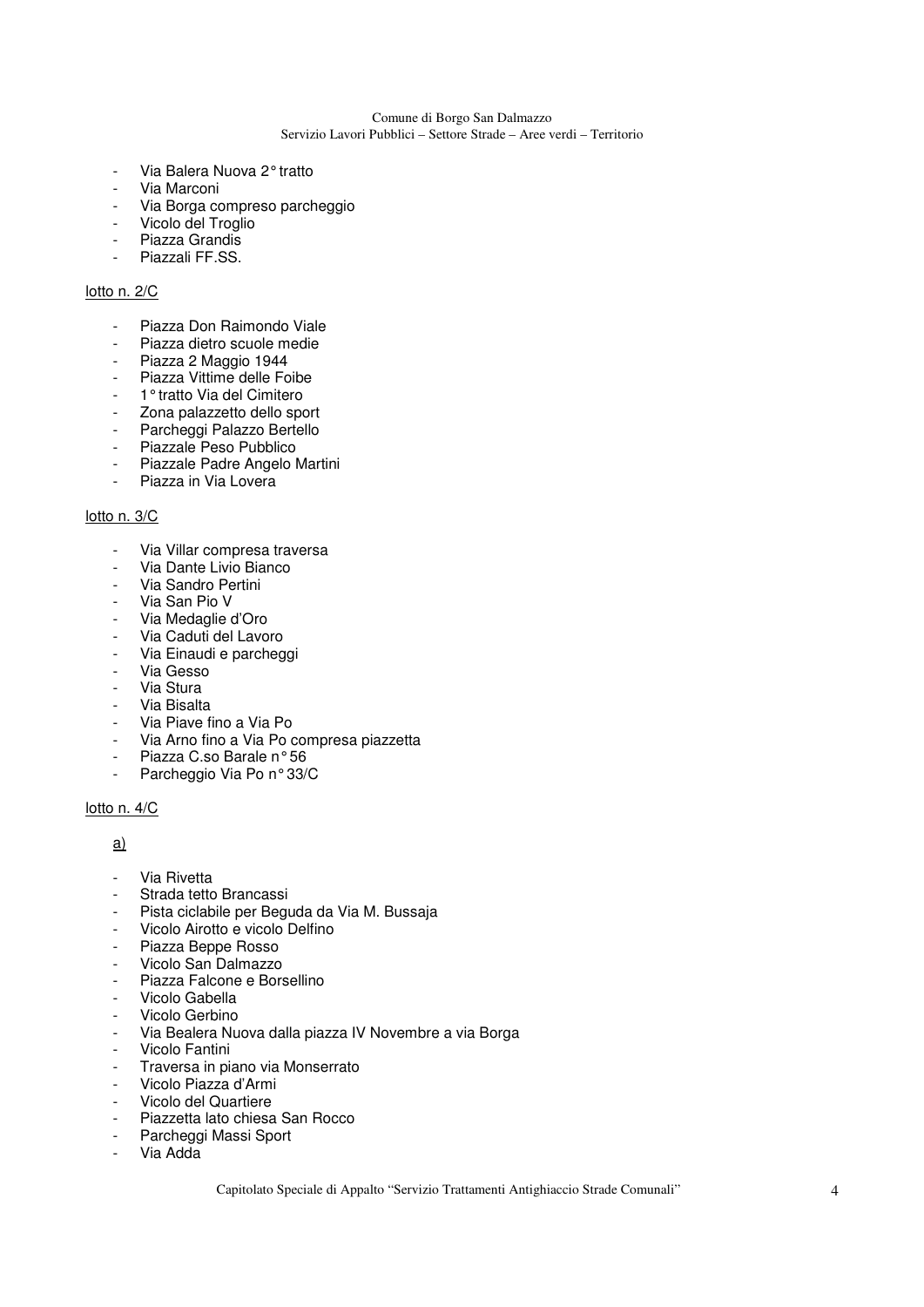Parcheggio Le chiocciole (x entrare nei garage)

### b)

- Vicolo Piazza d'Armi (fino a via Avena)
- Scuole elem. plesso (ingresso e cortile)
- Parcheggio ex bioletti
- Via Avena (compreso solettone)
- Pista pedonale sul canale di Via Vittorio Veneto
- Ex protette (garage vigili)
- Via Asilo
- Via Discesa Mulino
- Via della Bocciofila
- Largo Smeraldo (e strada di collegamento)
- Cortile Asilo Nido Via Monte Rosa
- Scuole elementari via Giovanni XXIII
- Via Madonna del Campo (parcheggio dalle Gemelle)
- Casa di riposo Don Roaschio
- Piazzali cimitero
- Via Vecchia del Cimitero
- Viale della Rimembranza (dal Cimitero)
- Strada Capannone comunale fino ex area ecologica

### lotto n. 1/U

- Via Piave e parcheggio Bertello
- Parcheggio IACP Via Piave
- Via S. Andrea fino a cascina S. Andrea comprese traverse
- Via Galimberti e parcheggi laterali e parcheggio cond. le Ginestre
- Parcheggio Via Po nº 4
- Via Arno e parcheggi laterali
- Via Vermenagna e parcheggi
- Via Isonzo e parcheggi laterali
- Via Tagliamento e parcheggi laterali
- Via Utin (compresi parcheggi e la 1^ traversa)
- Piazzette lungo Via Fontanelle

#### lotto n. 2/U

- Via Candela
- Via Tesoriere da Via Asti a Via Candela
- Via Mangiacane
- Via Togliatti comprese traverse e parcheggi lato SS 20
- Via F.lli Rosselli
- Cascina Bava
- Da Via Candela a SS 20 con cascina Ghibaudo
- Strada da cascina San Pietro a Via f.lli Rosselli
- Strada da SS 20 a Tetto Allione
- Due tratti da SS 20 a Cascina Audifredi
- Strada di Tetto Baccano
- Via Tanaro
- Traversa Via Cuneo (Pec Pometia)
- Via Fiorenzo Veglia con anello
- Via Ezio Pepino
- Zona Ditta Carico Via Vecchia di Cuneo

### lotto n. 3/U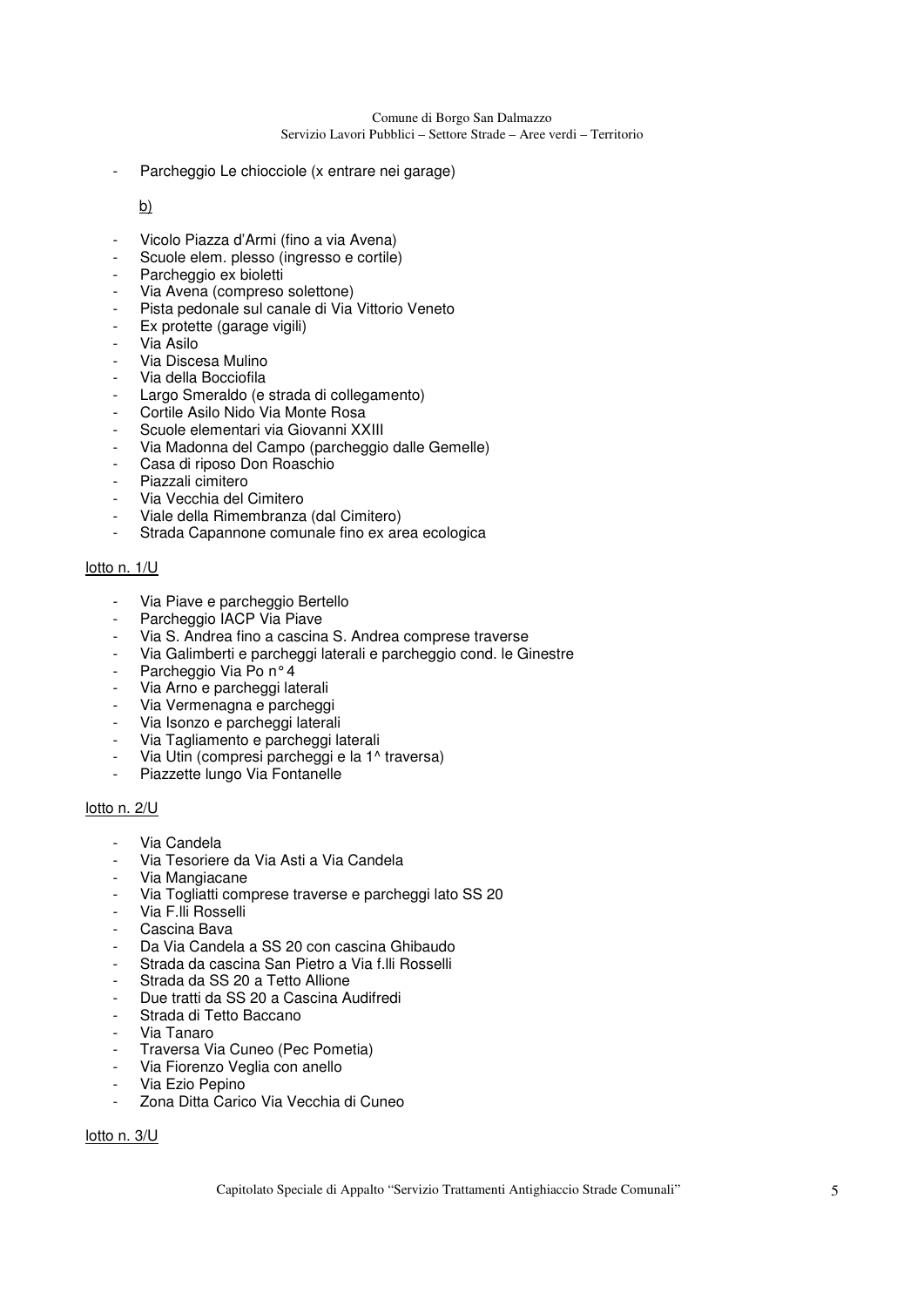#### Comune di Borgo San Dalmazzo

Servizio Lavori Pubblici – Settore Strade – Aree verdi – Territorio

- Via David
- Cascina Landra
- Da cascina Landra a casa isolata
- Strada di via Vecchia di Cuneo a Tetto Talun e cascina David
- Via di Vittorio
- Via Piero Gobetti
- Via Bruno Buozzi
- Traverse da via Vecchia di Cuneo
- Via Achille Grandi
- Traversa Via Fontana
- Traversa "I.S.P.A." Via Vecchia di Cuneo
- Tetto Bidetti
- Zona acquedotto civico città di cuneo
- Parcheggi Via Mistral
- Parcheggio Via Vecchia di Cuneo presso n. 141

#### lotto n. 4/U

- Via Tetto Mantello con rotatoria e traversa Tetto Mantello;
- Via Monte Malinvern con controviale lato Via Cavour e parcheggio
- Via Pedona
- Via Dino Giacosa
- Via Monte Grappa
- Via Monte Cervino
- Via Ambovo
- Via Tevere da Via Ambovo a Via Tesoriere e parcheggio
- Via Asti da Via Ambovo a Via Tesoriere con controviale
- Via Aosta
- Via Pietro Nenni
- Via B. Croce
- Via Rododendro
- Via Edelweiss
- Via Regina delle Alpi
- Vicolo dei Fiori e parcheggio
- Via Romita
- Via Madonna del Campo
- Via Prof. Oliva

#### lotto n. 5/U

- Via De Gasperi (compreso parcheggio)
- Largo Argentera (parcheggi e strada lato condominio)
- Parcheggi Corso Barale (lato destro banca san paolo e sinistro sino a Via De Gasperi)
- Via Tesoriere sino a Via Asti e parcheggi
- Via Tevere da Via Tesoriere e traversa C56
- Via Gramsci
- Via I. Vian
- Via F.lli Giraudo e parcheggi laterali e stradina davanti condomini
- Via Asti da Via Tesoriere sino a Via Don Orione
- Via Ticino
- Via Adige e parcheggi laterali e piazzette
- Via Bormida
- Via F. Centro
- Via Giovanni XXIII
- Largo Battaglione Alpini
- Via Don Orione, parcheggi e piazzetta
- Via Grasso
- Via Don Sturzo e parcheggi a lato e piazzetta

Capitolato Speciale di Appalto "Servizio Trattamenti Antighiaccio Strade Comunali" 6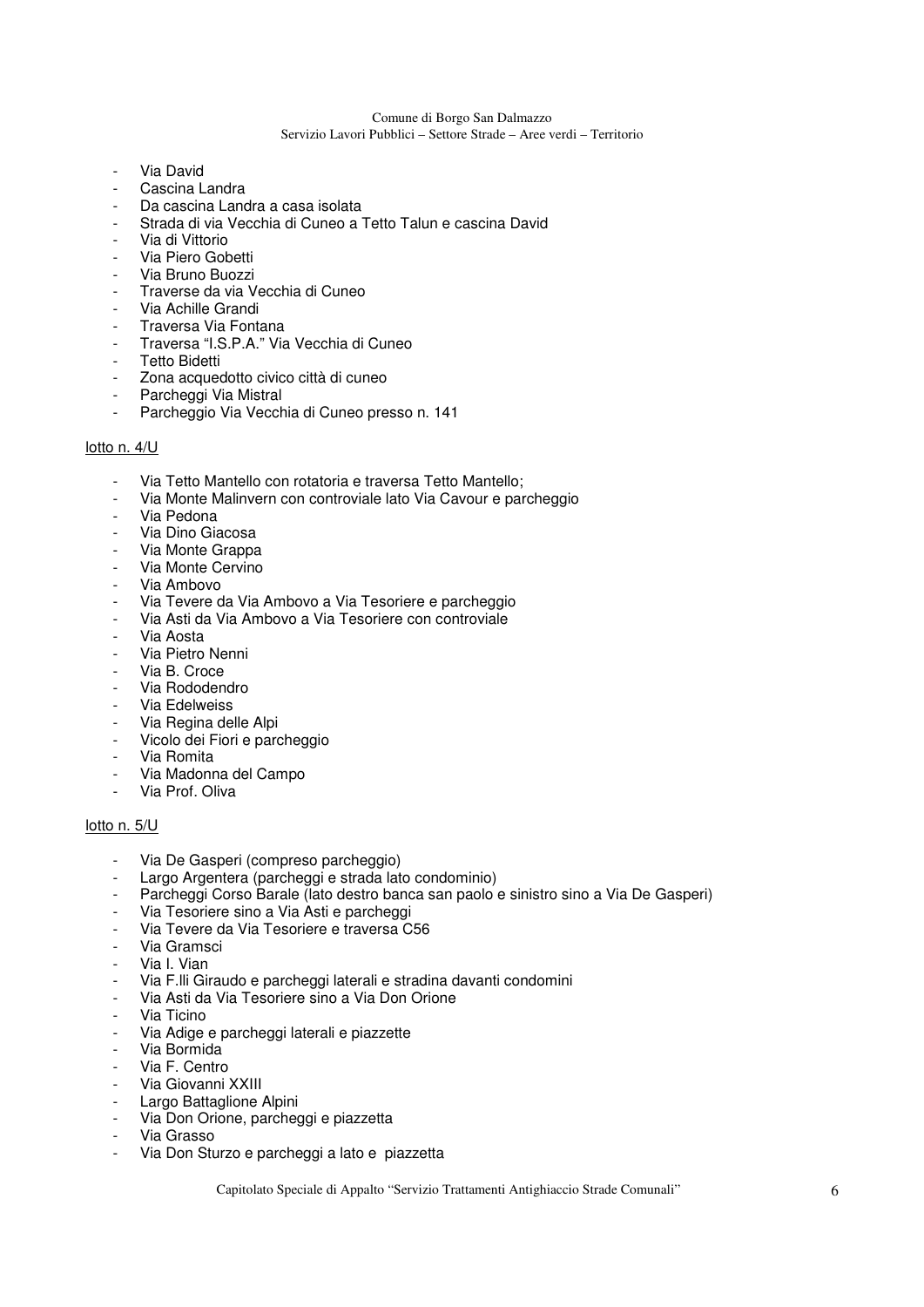#### Comune di Borgo San Dalmazzo

Servizio Lavori Pubblici – Settore Strade – Aree verdi – Territorio

- Via Don Bosco
- Via Don Gnocchi e parcheggio
- Via Perona
- Via Rosa Luxemburg
- Via A. Moro

### lotto n. 6/U

- Via Cavour fino a M. del Campo compresa rotatoria
- Strada da provinciale Vignolo a Tetti Albaretti e Fioretti
- Strada da provinciale Vignolo a Tetti Chiappella
- Via S. D'Acquisto e parcheggi
- Via Monte Bianco
- Via Monte Carbonet
- Via Monte Tibert e parcheggi
- Via Monte Mercantour
- Via Monte Gelas e parcheggi
- Strada case popolari (da via Cavour C/55) compresa piazzetta al fondo
- Via Perosa compresa rotatoria e parcheggi
- Parcheggio Via Perosa Ang. Via Caduti Alpi Apuane
- Traversa "chiusa" da Via Perosa (complesso il quadrifoglio)
- Via Monte Rosa (con accesso Asilo Nido) e parcheggio
- Via Monte Roburent

#### lotto n. 1/M

- Piazza Sacco e Vanzetti
- Via Monte Marguareis e parcheggio
- Via Monviso
- Via Monte Matto e parcheggi
- Via Monte Saben
- Via Monte Corborant con parcheggi
- Strada Inaudi Funghi fino a casa Sordello
- Via Tetti Deu
- Via F.lli Marino sino a casa isolata
- Via San Bernardo compreso piazzale
- Via dei Boschi sino a via Monte Clapier
- Via Monte Clapier
- Via Monte Bussaja compresi parcheggi e parcheggio su Corso Mazzini
- Tetto Turutun Sottano (due traverse)
- Via Lalla Romano
- Via P. G. Frassati e anello di collegamento
- Via Gen. Carlo Alberto Dalla Chiesa
- Via Cesare Pavese
- Pista ciclabile da Via C. Pavese a Via L. Romano

#### lotto n. 2/M

- Strada Tetto Camorei (sino al piazzale prima della discesa)
- Via Divisione Alpina Cuneese
- Strada da S.P. per Roccasparvera a Tetti Macin-Titun-Spada
- Piazzali Beguda
- Pista pedonale Fraz. Beguda con parcheggi (da via Pavese)
- Strada degli stretti
- Strada Tetto Barale Antico
- Via dei Boschi sino a via Monte Clapier
- Piazzetta Via dei Boschi n° 36
- Strada Tetto Turutun Soprano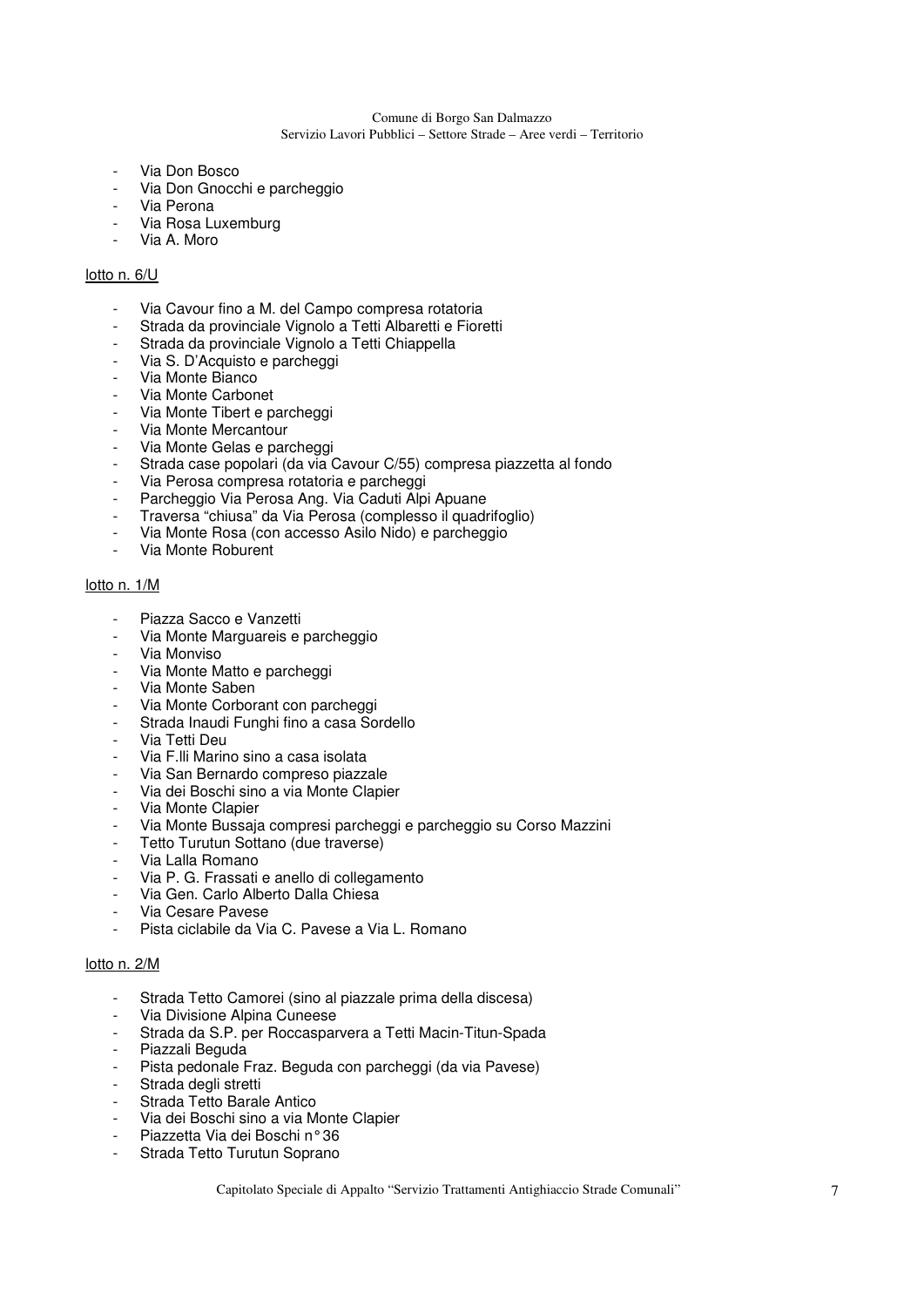#### Comune di Borgo San Dalmazzo

### Servizio Lavori Pubblici – Settore Strade – Aree verdi – Territorio

- Via Beppe Fenoglio
- Strada Tetto Suppa
- Strada Tetto Sussa e Gabri
- Strada Tetto Turutun Sottano (due strade di collegamento SS)
- Strada Tetto Dragun
- Strada Tetto Oggero/Bersaglio
- Tetto Valentino
- Strada Tetto Palazzotto
- Via Monserrato e piazzale
- Via Monserrato come lotto 4/G

### lotto n. 3/M

- Strada Tetto Miola
- Tetto Marchisan Sottano Valentin Trombetta
- Tetto Tabuna
- Tetto Sartor Tetto Franco
- Madonna Bruna da Cappella del Buon Viaggio a Parrocchia compreso Piazzale
- Madonna Bruna da incrocio strada per parrocchia a Tetto Garra
- Strada Tetto Graglia Fraz. Madonna Bruna
- Strada Tetto Cavallo Fraz. Madonna Bruna
- Strada Tetto Sales Fraz. Madonna Bruna
- Strada dietro nuova Gabri Fraz. Madonna Bruna
- Strada vecchia vicino al ristorante Pernice Fraz. Madonna Bruna

### lotto n. 4/M

- Strada da S.P. a Tetto Nuovo
- Strada da S.P. a Tetto Deia/Marchisan Soprano
- Strada da S.P. a Tetto Dreun
- Strada interna S. Antonio Aradolo (a ds della Chiesa)
- Strada da S. Antonio Aradolo a Tetto Pilone e Piazzale

### lotto n. 1/G

- Via Nizza
- Via Vittorio Veneto (compresa rotonda Largo Argentera)
- Via Matteotti (comprese rotonde)
- Via Vecchia di Cuneo (comprese rotonde)
- Via Fontana
- Via Boves
- Via Po e rotonda largo BTG Alpini
- Via Rocchiuse (compresa rotonda)
- Via Don Minzoni
- Via Fontanelle (comprese rotonde)
- Area artigianale Via XI Settembre

#### lotto n. 2/G

- Via Pais
- Via Lovera compresa rotatoria
- Corso Mazzini fino a Via Monte Matto

#### lotto n. 3/G

- Via Cavour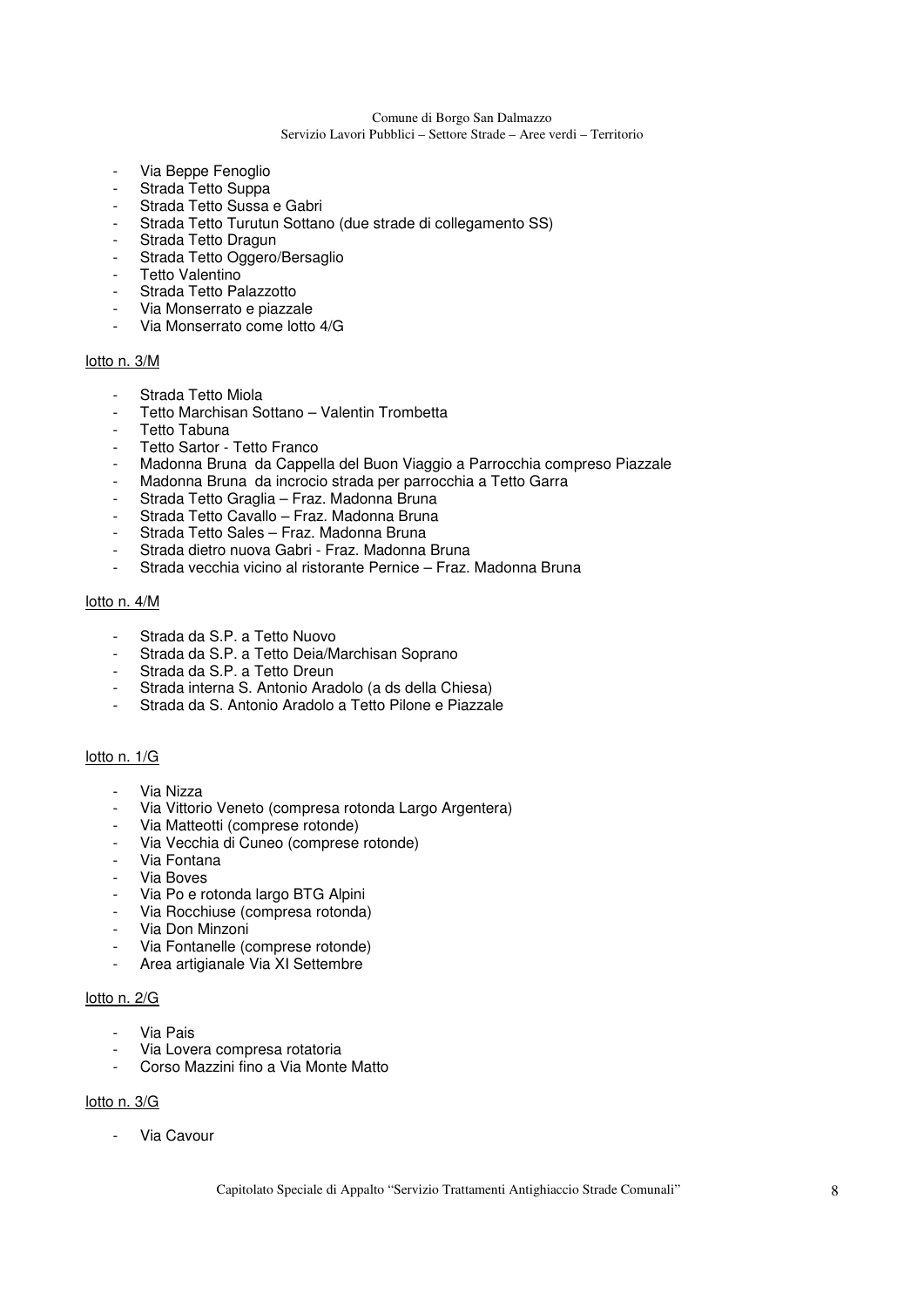lotto n. 4/G

- Via Monserrato

### lotto n. 5/G

- Via Valdieri

I lotti 3/G, 4/G e 5/G per motivi logistici avranno gli stessi patti, condizioni e prezzi stabiliti dall'Amministrazione provinciale di Cuneo ed affidati quindi direttamente in economia.

Le percorrenze elencate possono essere soggetto a variazioni in aumento o in diminuzione ad insindacabile giudizio dell'Amministrazione, senza che la Ditta aggiudicataria possa opporvi rifiuto. In tali evenienze la parte aggiunta o diminuita verrà computata in economia secondo quanto previsto all'art. 29.

Solamente per il lotto 2/G a partire dalla stagione invernale 2015/2016 sono già da oggi previste in aggiunta le percorrenze della Via Cuneo, di Corso Barale e Corso Mazzini da Via Monte Matto a Frazione Beguda confine comunale (strade dismesse dalla Società Anas Spa).

È prevista la possibilità per ogni Ditta di partecipare a più lotti ferma restando la disponibilità di mezzi ed attrezzature necessarie per espletare il servizio su ogni lotto prevista dal successivo art. 8.

### **Art. 3 – Durata dell'appalto**

Le prestazioni di cui al presente capitolato speciale d'appalto devono essere prestate secondo le modalità degli articoli seguenti per le stagioni invernali 2012/13 – 2013/14 – 2014/15 – 2015/16 e 2016/17 (cinque stagioni invernali) nel periodo dal 01 Novembre al 30 Marzo.

### **Art. 4 - Ammontare dell'appalto e sistema di aggiudicazione**

1. Il valore stimato dell'appalto lordo ed a corpo di ogni singolo lotto è così determinato:

|                   |             | Oneri     |      |                    |                 |              |
|-------------------|-------------|-----------|------|--------------------|-----------------|--------------|
| <b>Nome Lotto</b> | Importo     | per la    | Anni | Importo totale     | Importo totale  | Totale       |
|                   | annuale     | sicurezza |      | Soggetto a ribasso | Oneri sicurezza |              |
|                   |             |           |      |                    |                 |              |
| Lotto n. 1/C      | € 3.550,00  | € 500,00  | 5    | € 17.750,00        | € 2.500,00      | € 20.250,00  |
| Lotto n. $2/C$    | €4.250,00   | € 500,00  | 5    | € 21.250,00        | € 2.500,00      | € 23.750,00  |
| Lotto n. 3/C      | € 4.700,00  | € 500,00  | 5    | € 23.500,00        | € 2.500,00      | € 26.000,00  |
| Lotto n. 4/C      | € 5.150,00  | € 500,00  | 5    | € 25.750,00        | € 2.500,00      | € 28.250,00  |
| Lotto n. 1/U      | €4.700,00   | € 500,00  | 5    | € 23.500,00        | € 2.500,00      | € 26.000,00  |
| Lotto n. 2/U      | €4.750,00   | € 500,00  | 5    | € 23.750,00        | € 2.500,00      | € 26.250,00  |
| Lotto n. 3/U      | € 3.100,00  | € 500,00  | 5    | € 15.500,00        | € 2.500,00      | € 18.000,00  |
| Lotto n. 4/U      | € 9.800,00  | € 500,00  | 5    | € 49.000,00        | € 2.500,00      | € 51.500,00  |
| Lotto $n.5/U$     | € 9.800,00  | € 500,00  | 5    | €49.000,00         | € 2.500,00      | € 51.500,00  |
| Lotto n. 6/U      | € 9.800,00  | € 500,00  | 5    | € 49.000,00        | € 2.500,00      | € 51.500,00  |
| Lotto n. 1/M      | € 7.700,00  | € 500,00  | 5    | € 38.500,00        | € 2.500,00      | €41.000,00   |
| Lotto n. 2/M      | € 7.750,00  | € 500,00  | 5    | € 38.750,00        | € 2.500,00      | €41.250,00   |
| Lotto n. 3/M      | € 8.750,00  | € 500,00  | 5    | € 43.750,00        | € 2.500,00      | €46.250,00   |
| Lotto $n.4/M$     | € 3.100,00  | € 500,00  | 5    | € 15.500,00        | € 2.500,00      | € 18.000,00  |
| Lotto $n. 1/G$    | € 23.900,00 | € 500,00  | 5    | € 119.500,00       | € 2.500,00      | € 122.000,00 |
| Lotto $n.2/G$     | € 3.100,00  | € 500,00  | 5    | € 15.500,00        | € 2.500,00      | € 18.000,00  |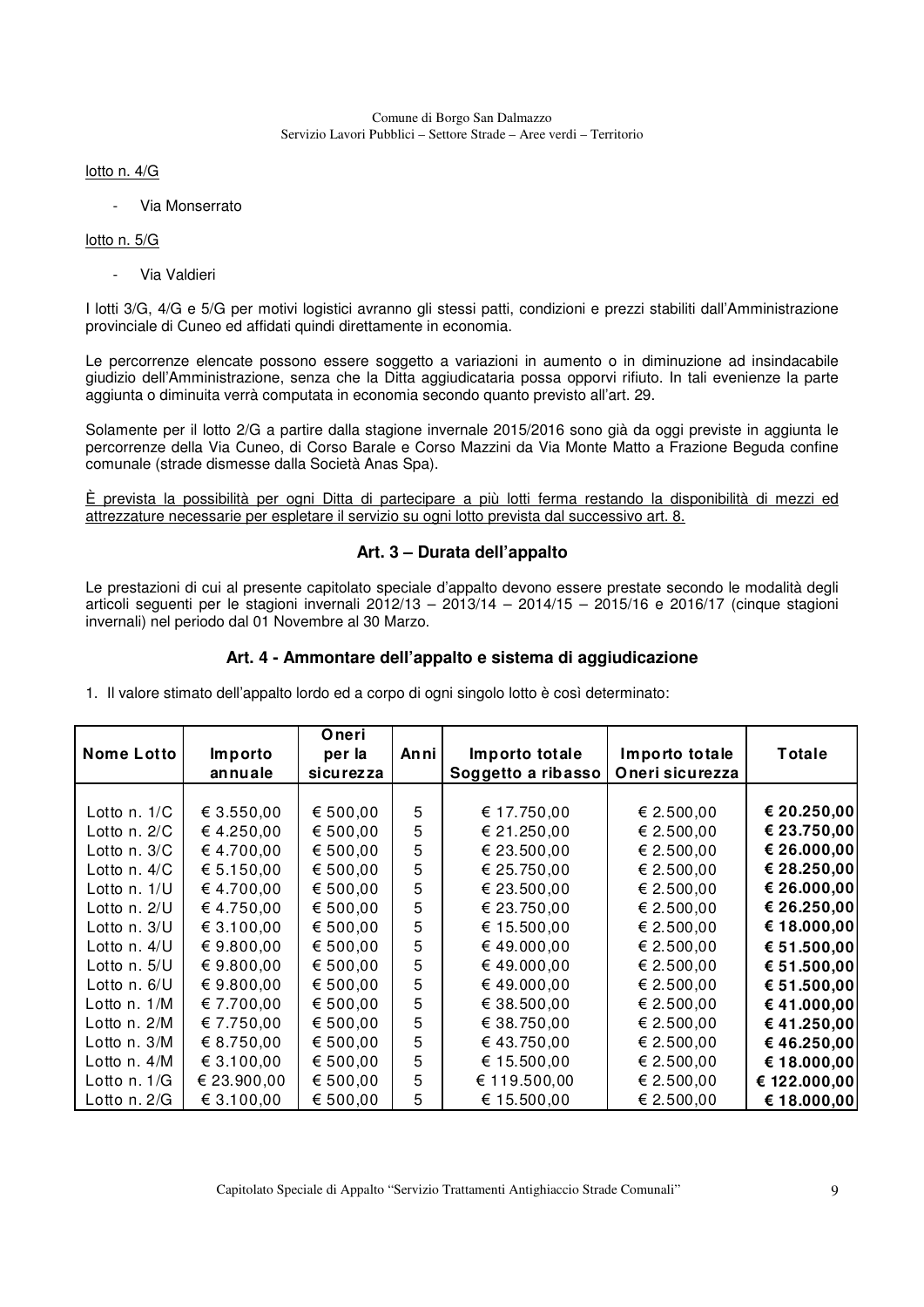- 2. Il lotto 2/G a partire dalla stagione invernale 2015/2016, date le percorrenze addizionali, avrà un importo annuo aggiuntivo pari ad € 11.500,00 al quale verrà applicato il ribasso offerto in sede attuale di gara;
- 3. L'appalto in oggetto sarà aggiudicato ai sensi dell'art. 81 e 82 del D. Lgs. 163/2006 e s.m.i., mediante procedura aperta effettuata con il criterio del prezzo più basso, determinato mediante il ribasso sull'importo percentuale sull'importo del servizio posto a base di gara.
- 4. I prezzi di aggiudicazione saranno applicati per la stagione invernale 2012/2013; per le eventuali successive stagioni gli stessi saranno adeguati in base alla variazione dell'indice ISTAT dei prezzi al consumo per famiglie di operai ed impiegati verificatesi nell'anno precedente pubblicato sulla Gazzetta Ufficiale con riferimento specifico al mese di novembre (es. variazione 30/11/2012– 30/11/2013).
- 5. La variazione dell'indice e la determinazione del nuovo prezzo per ogni lotto di aggiudicazione verrà comunicata per iscritto alla Ditta appaltatrice non appena il dato si renderà disponibile. Se prima della comunicazione fosse necessario emettere fatturazioni, queste dovranno fare riferimento al prezzo dell'anno precedente, con successiva fatturazione a conguaglio ad avvenuta comunicazione della variazione ISTAT.
- 6. Ai fini della partecipazione alla procedura di aggiudicazione le imprese di cui all'art. 34 del D.Lgs. 163/2006 devono possedere i requisiti di ordine generale previsti dall'art. 38 del D.Lgs. 163/2006, di capacità economica e finanziaria (art. 41 D.Lgs. 163/2006) e di capacità tecnica e professionale (art. 42 D.Lgs. 163/2006).
- 7. Per poter partecipare alla gara d'appalto l'impresa, in forma singola od associata, dovrà presentare quanto segue:
	- a) Dichiarazione di essere iscritti alla Camera di Commercio, Industria, Artigianato e Agricoltura per l'attività oggetto dell'appalto o di essere iscritti alle proprie associazioni di categoria nel caso di imprenditori agricoli o di altro settore. In quest'ultimo caso, dovranno dichiarare e, successivamente, dimostrare che l'attività oggetto di appalto è compatibile con la propria attività;
	- b) Dichiarazione di aver svolto negli ultimi tre anni antecedenti alla data di pubblicazione del bando di gara servizi nel settore oggetto della gara o nel settore della manutenzione stradale con importo pari almeno al 30 % dell'importo a base di gara;
	- c) dichiarazione a firma del Direttore Tecnico dell'impresa attestante la proprietà o comunque la disponibilità esclusiva e continua, per tutto il tempo dell'appalto verificabile in ogni momento dalla stazione appaltante, dei mezzi elencati all'art. 8 del presente capitolato nonché di locali ad uso deposito e ricovero degli automezzi da impiegare nel servizio ubicato a distanza in linea d'aria non superiore a km. 10.00 da ciascuno dei lotti di strade, indicati nel presente capitolato, sul quale dovrà svolgersi servizio. Dei detti mezzi, omologati, revisionati, e comunque in regola per la circolazione stradale, dovrà essere presentata fotocopia della carta di circolazione;
	- d) indicazione delle parti dell'appalto che intende eventualmente subappaltare a terzi nel rispetto della disciplina contenuta all'art. 118 del D.Lgs. 163/2006 e s.m.i.;
	- e) dichiarazione di assumere l'obbligo ad eseguire il servizio al prezzo proposto nell'offerta ed alle condizioni tutte del Capitolato avendo cognizione completa delle strade oggetto dell'appalto, ed avendo valutato nella determinazione del prezzo offerto tutti gli oneri da sostenere per assicurare una regolare e puntuale esecuzione del servizio;
	- f) dichiarazione di essere disponibili ad iniziare il servizio anche in pendenza di formale stipulazione del contratto.

In caso di raggruppamento temporaneo il requisito indicato al punto a) dovrà essere posseduto da ogni membro del raggruppamento stesso, mentre i requisiti indicati ai punti b) e c) potranno essere posseduti dal raggruppamento nel suo complesso.

Il soggetto concorrente potrà soddisfare i requisiti di cui al punto b) avvalendosi dei requisiti di altro soggetto ai sensi dell'art. 49 del D.Lgs. 163/2006 e s.m.i.

Il concorrente potrà avvalersi di una sola impresa ausiliaria. Non è consentito che più di un concorrente si avvalga della stessa impresa ausiliaria e che partecipino come concorrenti alla stessa gara tanto l'impresa ausiliaria quanto quella che si avvale dei requisiti, pena esclusione.

#### LA MANCANZA DELLA PRESENTAZIONE DI QUANTO RICHIESTO, COMPORTERA' LA PREVENTIVA ESCLUSIONE DALLA GARA D'APPALTO.

Il requisito di cui al punto b) dovrà essere comprovato dal concorrente sorteggiato ex art. 48 comma 1 del D.Lgs. 163/2006 e s.m.i. nonché dal provvisorio aggiudicatario ex art. 48 comma 1 del D.Lgs. 163/2006 e s.m.i. mediante la presentazione di: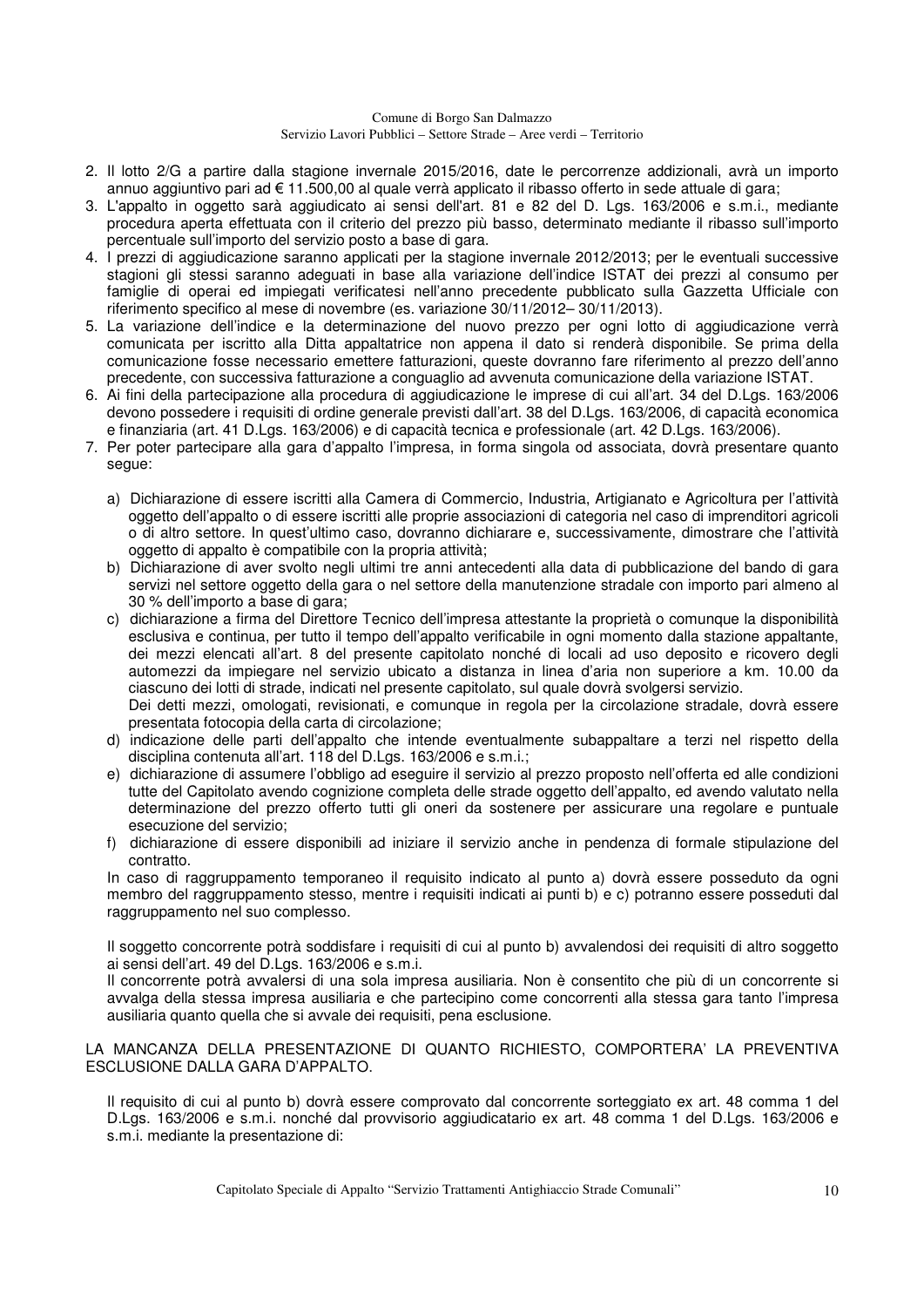- elenco dei servizi prestati negli ultimi tre anni con l'indicazione degli importi, delle date e dei destinatari, pubblici o privati, delle stesse;
- copie delle fatture quietanzate o dei certificati rilasciati dalle amministrazioni, o altro documento idoneo.

I requisiti di cui al punto c) dovranno essere comprovati dall'aggiudicatario provvisorio prima di addivenire all'aggiudicazione definitiva mediante:

- documentazione relativa alle attrezzature e libretti dei mezzi, conformemente a quanto previsto dal successivo art. 8, contenente l'esatta indicazione del mezzo o dei mezzi;
- documentazione attestante la disponibilità di una struttura debitamente attrezzata posizionata a distanza non superiore a km 10 in linea d'aria dal lotto di strade oggetto di aggiudicazione conformemente a quanto previsto dal successivo art. 8

### **Art. 5 – Descrizione delle prestazioni**

Le prestazioni da effettuarsi sui lotti sopra descritti sono da intendersi quale:

Servizio forfettario per interventi trattamento preventivo antighiaccio del piano viabile inteso da ciglio a ciglio stradale, dei parcheggi, delle piazzole e delle aree di svincolo e tutto quanto occorre per garantire la circolazione in condizioni di sicurezza, onde evitare pericolo per la circolazione stradale.

Per servizio di manutenzione invernale antighiaccio "Forfettario" si intende un servizio finalizzato a garantire durante la stagione invernale la percorribilità e/o il ripristino della percorrenza, anche attraverso interventi a carattere di urgenza, sulla rete stradale di proprietà del Civico Ente Appaltatore.

Il servizio prevede le seguenti attività:

- **trattamento antigelo**: consiste nello spargimento preventivo di sale e/o miscele antigelo e sabbia, nei termini e secondo le specifiche indicate nel presente Capitolato Speciale d'Appalto, al fine di prevenire la formazione del ghiaccio sul piano viabile, sui parcheggi, sulle piazzole e sulle aree di svincolo;
- **pronto intervento**: consiste nell'esecuzione di trattamenti antigelo attraverso la disponibilità di squadre abilitate a interventi a carattere di urgenza da svolgersi a chiamata.

Il servizio è pertanto comprensivo di sorveglianza, di assistenza al transito, di trattamento preventivo antighiaccio con l'ausilio di sale NaCl (salgemma in granuli "asciutto") misto sabbia e dovrà essere eseguito per garantire 24 ore su 24 e per tutto il tempo contrattuale, la transitabilità in condizioni di sicurezza, ecc... In ogni caso dovrà essere resa perfettamente agibile la larghezza della carreggiata stradale. Resta responsabilità dell'Appaltatore garantire in ogni momento l'agibilità della strada e la sicurezza della circolazione stradale tenuto conto della variabilità del servizio in funzione di vari parametri atmosferici e ambientali (altitudine, pressione atmosferica, umidità, temperatura, intensità delle precipitazioni,...) diversi nelle varie località del territorio comunale, che dovranno comunque essere valutati e considerati da parte dell'Impresa appaltatrice durante l'espletamento del servizio. Particolare riguardo dovrà essere posto in essere soprattutto nelle ore di maggior traffico veicolare, ove lo spostamento dei mezzi risulta rilevante e significativo per la cittadinanza, prevedibile indicativamente dalle ore 06.00 alle ore 09.00 del mattino e dalle ore 16.00 alle ore 19.00 della sera, senza che però questo implichi una limitazione del servizio in altri orari.

Per i lotti n. 1/C, 2/C, 4/C, 2/U, 3/U, 1/M, 2/M, 3/M, 4/M l'Amministrazione provvederà alla fornitura del materiale necessario. Gli appaltatori avranno quindi libero accesso al piazzale retrostante il magazzino comunale di Via Rocchiuse ove saranno stoccati la sabbia ed il sale acquistati dall'Ente, con l'avvertimento che il loro utilizzo dovrà avvenire esclusivamente sul proprio lotto di competenza pena sanzioni stabilite dal Responsabile del Servizio nel caso di accertate irregolarità.

L'appaltatore avrà a disposizione un'apposita pala gommata per il carico del materiale sull'autocarro, e dovrà avere cura di non arrecare danni alle strutture od ai mezzi di proprietà comunale.

### **Art. 6 – Modalità di esecuzione**

La Ditta appaltatrice dovrà assicurare la continua reperibilità durante la stagione invernale, sia del personale che dei mezzi operatori dichiarati nell'offerta onde assicurare l'immediato inizio dei necessari interventi.

L'appaltatore dovrà comunicare, oltre ai numeri telefonici dell'impresa, un recapito telefonico di riferimento, sempre raggiungibile e contattabile dalla stazione appaltante in ogni momento.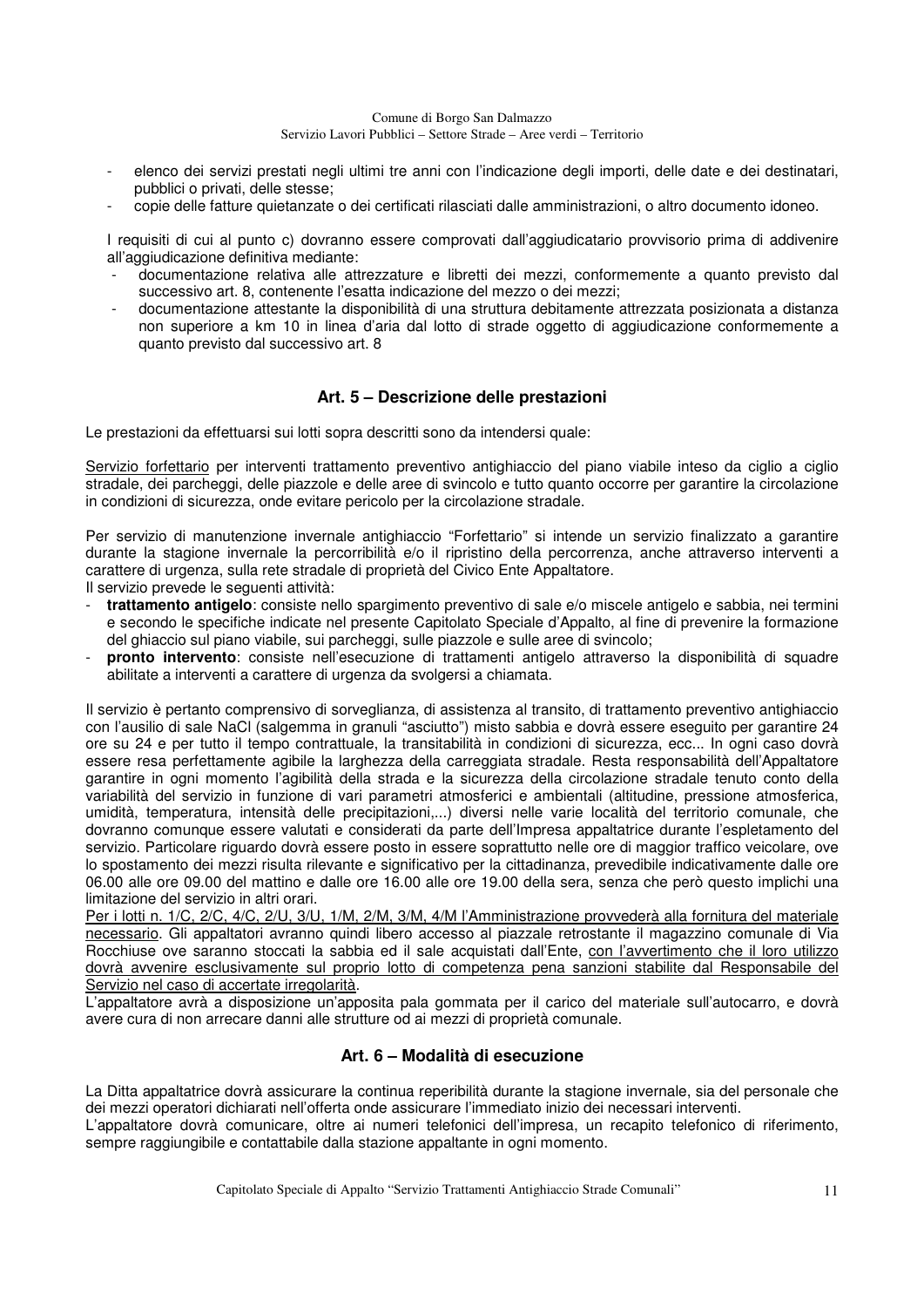Il servizio dovrà essere attuato con le seguenti modalità:

Trattamenti antighiaccio

Le Operazioni dovranno avvenire autonomamente da parte della Ditta aggiudicataria in qualsiasi momento al fine di prevenire la formazione del ghiaccio sul piano viabile ed ogni qualvolta il rischio di gelate renda sdrucciolevole il piano stradale, in modo tale da garantire la circolazione in condizioni di sicurezza. Il servizio dovrà essere immediato, eseguito sia di giorno che di notte, anche nei giorni non lavorativi. I servizi saranno sospesi quando le condizioni di transitabilità risulteranno normali e ciò avverrà quando il piano viabile sia condotto "al nero".

Il servizio dovrà essere eseguito in modo da assicurare la transitabilità della strada, assicurando la maggior larghezza possibile; la Ditta appaltatrice dovrà effettuare il servizio senza produrre danni di qualsiasi sorta al sedime stradale, alla segnaletica ed alle attrezzature ivi presenti.

Al fine di garantire un corretto svolgimento del servizio, la Ditta è tenuta a comunicare obbligatoriamente l'inizio ed il termine del servizio sul lotto di competenza, eseguito autonomamente secondo le modalità stabilite dal Capitolato Speciale d'Appalto, al fine di poter procedere alla verifica dell'operato.

Dove necessario e richiesto dall'Amministrazione, la Ditta sarà tenuta a prestazioni supplementari e/o prestazioni in economia, le quali saranno compensate con le modalità di cui al successivo art. 29.

Quando le attività riguardanti il servizio saranno tali da turbare il regolare svolgimento della viabilità, prima di iniziare lo svolgimento del servizio dovranno essere presi gli opportuni accordi nel merito con il Responsabile del Servizio; nei casi di urgenza però, l'Impresa ha espresso obbligo di prendere ogni misura, anche di carattere eccezionale, per salvaguardare la sicurezza pubblica, avvertendo immediatamente di ciò il Responsabile del Servizio.

L'appaltatore non avrà mai diritto a compensi addizionali ai prezzi o ai compensi del contratto, qualunque siano le condizioni effettive nelle quali debba eseguirsi il servizio.

### **Art. 7 – Norme tecniche per l'esecuzione dei lavori.**

Per regola generale, nell'esecuzione del servizio l'Impresa dovrà attenersi alle migliori regole dell'arte, nonché alle prescrizioni di seguito elencate.

Per tutte le categorie di lavori e quindi anche per quelle relativamente alle quali non si trovino nel presente Capitolato ed annesso elenco dei prezzi, prescritte speciali norme, l'Impresa dovrà seguire i migliori procedimenti prescritti dalla tecnica e dalla normativa vigente attenendosi agli ordini che all'uopo impartirà la Direzione Lavori all'atto esecutivo.

Il servizio dovrà essere eseguito a perfetta regola d'arte, con materiali e magisteri appropriati e rispondenti alla specie di lavoro che si richiede ed alla loro destinazione.

### 1) PRONTO INTERVENTO NEI GIORNI LAVORATIVI, FESTIVI E DI NOTTE

L'impresa dovrà predisporre un servizio continuo di sorveglianza della strada ed effettuare la partenza per il servizio antighiaccio in caso di necessità, di propria iniziativa (o eventualmente a seguito di chiamata da parte del personale dell'Ente o delle Forze dell'Ordine), dandone comunque tempestivo avviso al Coordinatore del Servizio o ad altro Rappresentante del civico Ente.

**Il servizio di antighiaccio dovrà essere eseguito di giorno e di notte, anche nei giorni non lavorativi, ogni qualvolta le condizioni meteorologiche lo richiedano, per garantire in ogni momento la sicurezza e la continuità della circolazione stradale in condizioni di sicurezza.** 

Nei casi di necessità l'impresa sarà tenuta ad intervenire nei giorni lavorativi, festivi e di notte, per eliminare i pericoli, per provvedere alla loro segnalazione, per eseguire piccole opere di primo intervento (ad esempio apposizione di segnaletica in caso di slavine o di incidenti, saturazione di chiazze d'olio, ecc.).

Prima di dare inizio ad ogni intervento, l'impresa avrà comunque l'obbligo di prendere contatti con il personale dell'Ente che dovrà pertanto essere sempre informato del servizio da svolgere e svolto.

Il servizio verrà eseguito curando di non arrecare danni alla superficie stradale, alle proprietà private, agli automezzi in circolazione ed in particolare si prescrive che la neve dovrà essere insabbiata una larghezza pari a quella massima consentita dalla carreggiata stradale, comunque non inferiore a m. 2,50 per ogni passata.

Durante il servizio dovranno essere a bordo del mezzo operatori muniti di patente idonea per ogni necessità; sullo stesso mezzo potrà prendere posto il Personale dell'Ente addetto al controllo.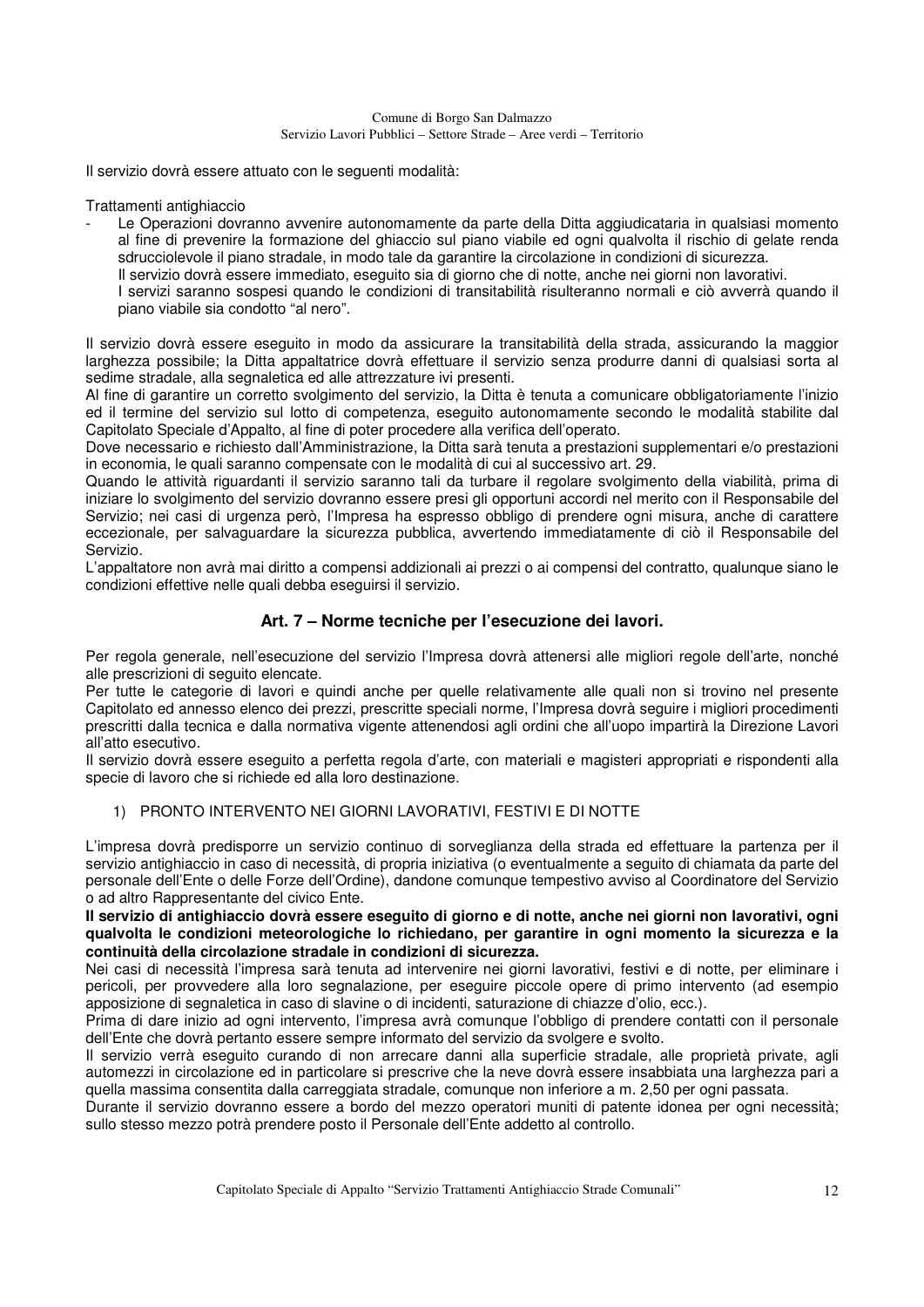Le passate dovranno avvenire nel modo più idoneo per ridare il transito quanto più rapidamente possibile agli utenti in condizioni di sicurezza.

Qualora si vengano a formare croste di ghiaccio o di neve compressa a causa di imperfezioni della sagoma stradale, tali croste verranno aggredite con lo spargimento di inerti miscelati a cloruri di Sodio a seconda delle temperature e della quota s.l.m.

Il servizio verrà sospeso quando le condizioni di transitabilità risulteranno normali; e di massima ciò avverrà quando il piano viabile sia condotto "al nero".

#### **Il termine del servizio dovrà essere comunicato al personale dell'Ente.**

É onere della Ditta affidataria del servizio di trattamento antighiaccio il coordinamento costante e puntuale con l'affidatario del servizio sgombero neve sul proprio lotto di competenza.

Per tutte le categorie di lavori, e quindi anche per quelle che non si trovano descritte nel presente Capitolato Speciale, per le quali non siano state prescritte speciali norme, l'Impresa dovrà seguire i migliori procedimenti dettati dalla tecnica, ed attenersi agli ordini che all'uopo impartirà la Direzione Lavori.

In caso di ritardo dell'inizio degli interventi o nella fornitura dei mezzi d'opera, al fine di garantire la sicurezza della circolazione, la Direzione dei Lavori potrà provvedere direttamente o a mezzo di altre Ditte e verranno addebitate all'Appaltatore inadempiente le maggiori spese.

Durante l'esecuzione di qualsiasi lavoro che forma oggetto del presente Capitolato di manutenzione forfettaria invernale è assolutamente vietato all'Impresa ricorrere all'impiego di mano d'opera dell'Ente appaltatore.

### 2) ADEMPIMENTI RELATIVI AL SERVIZIO SVOLTO

Entro 48 ore dal termine di ogni intervento o delle economie svolte (art. 29), l'impresa dovrà trasmettere alla Direzione Lavori, a mezzo fax, un prospetto riepilogativo dell'intervento stesso, debitamente firmato e compilato con indicazione del tipo di servizio eseguito, degli orari di inizio e fine, il quale verrà esaminato ed approvato (per le economie) dal coordinatore del servizio o dal responsabile del servizio.

In alternativa potrà essere compilata in orario d'ufficio apposita distinta predisposta della quale una copia verrà restituita, previo accertamento in contraddittorio con l'impresa, firmata dal coordinatore del servizio o dal responsabile del servizio (per le economie).

### **Art. 8 – Mezzi d'opera e depositi a disposizione**

Indipendentemente dal verificarsi di condizioni meteorologiche sfavorevoli (precipitazioni nevose e/o gelate) e in considerazione della necessità di mantenere elevato il livello di servizio e ridurre il rischio dì sinistri sulle strade comunali deve essere garantita la disponibilità di mezzi e uomini per fronteggiare tempestivamente situazioni di emergenza e/o impreviste.

La Ditta dovrà in sede di offerta dichiarare il tipo e il numero di targa della macchina operatrice che destinerà per lo svolgimento del servizio sul lotto.

Nel caso in cui una Ditta intendesse partecipare a più lotti dovrà obbligatoriamente garantire lo svolgimento del servizio con una diversa macchina operatrice per un numero massimo di 3 lotti che dovrà pertanto essere dichiarata in modo analogo a quanto espresso precedentemente. Ogni variazione che comporti disservizio dovrà essere tempestivamente comunicata alla Stazione Appaltante, la quale si riserva di prendere i provvedimenti necessari per assicurare il buon svolgimento del servizio.

I mezzi da mettere a disposizione dell'Ente per le operazioni di manutenzione invernale dovranno essere pronti per l'intervento con il pieno di carburante, lubrificante e scorte; devono inoltre essere predisposti con apposita attrezzatura per lo spargimento di graniglia (per i mezzi adibiti ai trattamenti antighiaccio).

Il numero degli automezzi con operatore da mettere a disposizione dell'Ente viene fissato nel numero minimo totale secondo il seguente prospetto:

### lotto n. 1/C

n° 1 autocarro attrezzato con spandisale/spandigraniglie;

#### lotto n. 2/C

n° 1 autocarro attrezzato con spandisale/spandigraniglie;

### lotto n. 3/C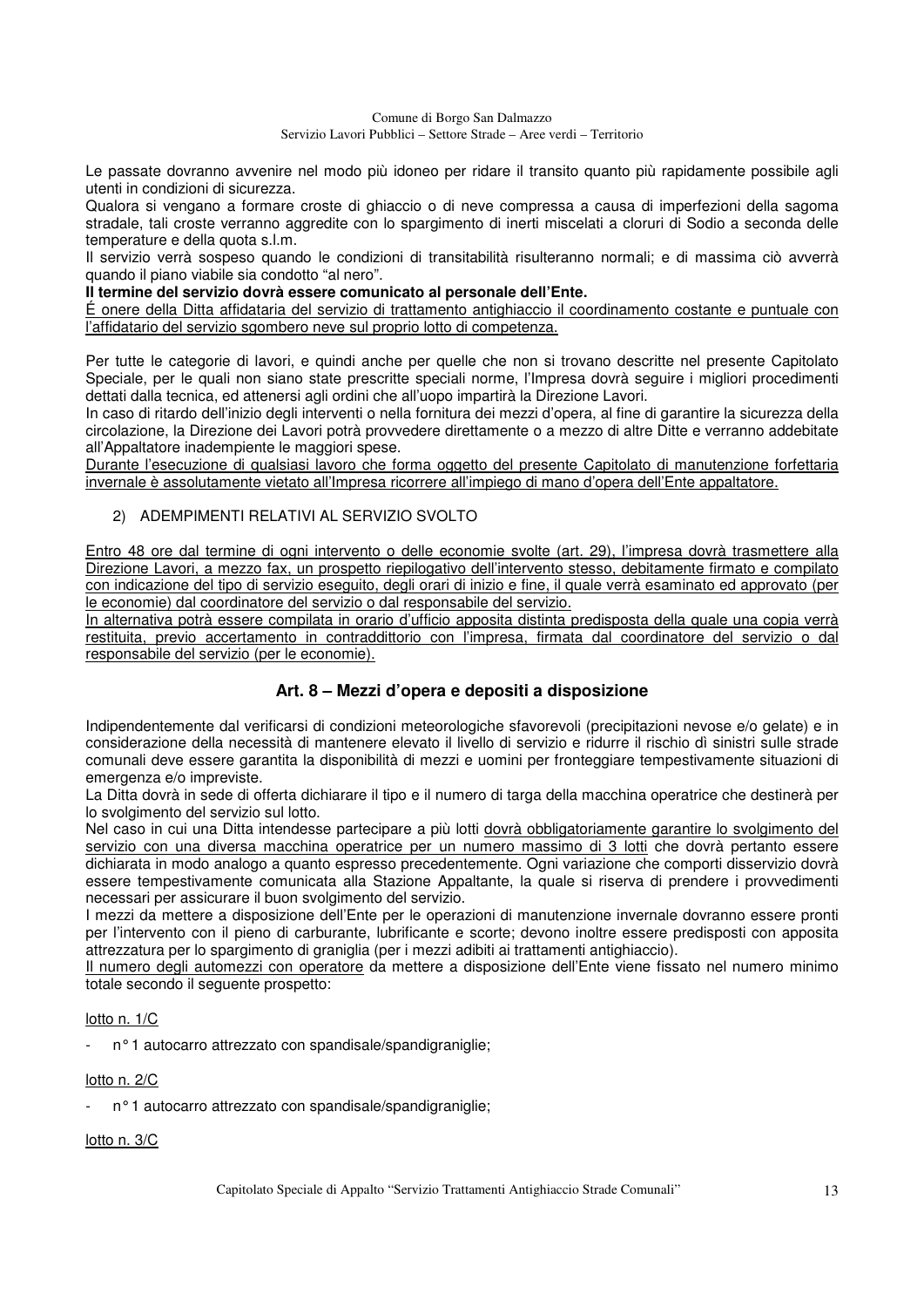n° 1 autocarro attrezzato con spandisale/spandigraniglie;

### lotto n. 4/C

n° 1 autocarro attrezzato con spandisale/spandigraniglie;

#### lotto n. 1/U

n° 1 autocarro attrezzato con spandisale/spandigraniglie;

#### lotto n. 2/U

n° 1 autocarro attrezzato con spandisale/spandigraniglie;

#### lotto n. 3/U

n° 1 autocarro attrezzato con spandisale/spandigraniglie;

### lotto n. 4/U

n° 1 autocarro attrezzato con spandisale/spandigraniglie;

#### lotto n. 5/U

n° 1 autocarro attrezzato con spandisale/spandigraniglie;

#### lotto n. 6/U

n° 1 autocarro attrezzato con spandisale/spandigraniglie;

#### lotto n. 1/G

n° 1 autocarro pot. non inferiore 200 CV attrezzato con spandisale/spandigraniglie;

#### lotto n. 2/G

n° 1 autocarro pot. non inferiore 200 CV attrezzato con spandisale/spandigraniglie;

#### lotto n. 3/G

n° 1 autocarro attrezzato con spandisale/spandigraniglie;

#### lotto n. 4/G

n° 1 autocarro attrezzato con spandisale/spandigraniglie;

#### lotto n. 5/G

n° 1 autocarro attrezzato con spandisale/spandigraniglie;

### Con un unico mezzo potranno essere affidati un numero massimo di 3 lotti.

Tutti i dati relativi ai vari automezzi, macchine operatrici ed attrezzature (quali tipo, potenza, targa, n° di telaio, ecc.), alla localizzazione dei mezzi stessi sui lotti risulteranno nel verbale di consegna attestante l'inizio della prestazione di servizio.

I mezzi dovranno essere adeguati al tipo di servizio, rimanendo la facoltà della Direzione Lavori di rifiutare quelli che a proprio insindacabile giudizio non fossero ritenuti idonei per i lotti oggetto del presente appalto. I mezzi dovranno essere dotati degli attacchi necessari per l'applicazione spargitori, trainati o applicati su cassone.

Capitolato Speciale di Appalto "Servizio Trattamenti Antighiaccio Strade Comunali" 14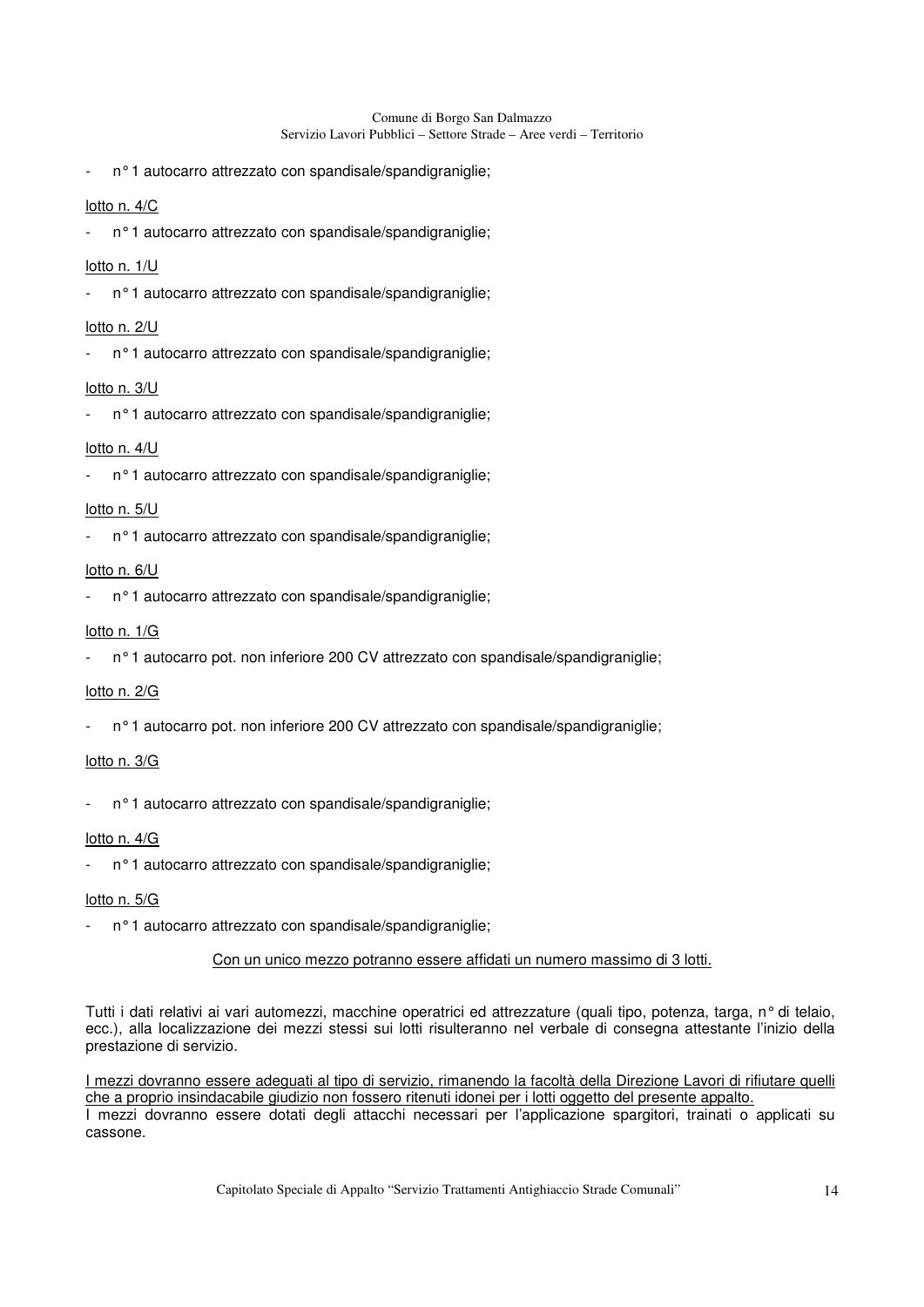I mezzi dovranno essere conformi a quanto stabilito dal Codice della Strada, ricordando, in particolare, le luci di ingombro ed il lampeggiatore giallo di tipo omologato, da porre sul tetto della cabina, visibile da ogni parte. Sui mezzi dovranno essere montate catene a maglia del tipo da montagna.

I mezzi dovranno essere, inoltre, dotati di fari ubicati in modo da ridurre al minimo la zona d'ombra durante il servizio, evitando, nel contempo, l'abbagliamento dei veicoli.

L'Impresa dovrà controllare, prima e durante il corso del servizio, lo stato di usura degli spargitori in ogni loro parte, sostituendoli nel caso di inadeguatezza; del pari, dovrà essere tenuta a disposizione una scorta di ricambi per le rimanenti parti meccaniche, rimanendo l'Impresa responsabile di eventuali danni o deficienze relative al servizio da espletare.

Grava inoltre sull'Impresa l'onere di reperire la macchina in grado di sostituire il mezzo che dovesse essere posto fuori uso da guasti od incidenti.

Sulla parte posteriore del mezzo dovranno essere collocati a sinistra il segnale "Direzione obbligatoria" di cui alla figura 55/b del Regolamento C.d.S. con dimensioni del diametro di 60 cm., e a destra il segnale "Lavori in corso" di cui alla figura 17 del Regolamento C.d.S. con dimensioni dilato di 60 cm. entrambi su supporto in alluminio spessore 25/10 mm e pellicola retroriflettente di Classe 2.

L'appaltatore dovrà disporre di proprie strutture per il ricovero dei mezzi di servizio le quali dovranno essere ubicati a distanza, in linea d'aria, non superiore a km. 10 dal lotto ove dovrà svolgersi il servizio, al fine di garantire l'immediata operatività dei mezzi.

L'ubicazione dei mezzi dovrà essere concordata con la Direzione Lavori, sulla base dei depositi a disposizione dell'Appaltatore così come dichiarato in sede di gara.

### **Art. 9 - Misure di sicurezza e provvedimenti di viabilità consecutivi ai vizi**

Il servizio comprende tutte le attività necessarie per garantire la prestazione oggetto del presente Capitolato, con l'apposizione di sbarramenti e segnalazioni in corrispondenza dei lavori, di interruzioni o di ingombri sia in sede stradale che fuori, da attuarsi con i cavalletti, fanali, nonché con i segnali prescritti dal Nuovo Codice della strada, approvato con D.L. 30/04/1992 n. 285 e dalla Circolare del Ministero LL.PP. n. 2900 del 20/11/1993.

L'appaltatore non avrà mai diritto a compensi addizionali ai prezzi di contratto qualunque sono le condizioni effettive nelle quali debbano eseguirsi i servizi, né potrà valere titolo di compenso ed indennizzo per non concessa chiusura di una strada o tratto di strada al passaggio dei veicoli, restando riservata alla Direzione dei Lavori la facoltà di apprezzamento necessità di chiusura.

Nel caso che province, Comuni od altri Enti, a causa dell'aumentato transito di mezzi di cantiere su strada di loro competenza, in dipendenza dell'esecuzione del servizio, dovranno richiedere contributi per manutenzione di loro strade, tali oneri saranno a carico dell'appaltatore.

I concorrenti alla gara d'Appalto possono ottenere informazioni dalle SL di zona e dagli uffici delle Direzioni Provinciali del Lavoro, circa gli obblighi relativi alle vigenti disposizioni in materia di protezione dell'impiego e di condizioni di lavoro e applicabili nel corso dell'esecuzione del contratto.

I concorrenti stessi dovranno precisare che nel redigere le offerte hanno tenuto conto degli obblighi connessi alle disposizioni in materie di sicurezza e protezione dei lavoratori, nonché alle condizioni del lavoro.

### **Art. 10 - Carico e trasporto a discarica della neve**

Per carico e trasporto a discarica della neve si intendono tutte le operazioni necessarie per il carico del materiale presente a bordo strada o su marciapiedi o accumulato nelle piazze e il suo trasporto nella località indicata dal responsabile del servizio. Tale prestazione, effettata con particolare cura per evitare danni ai manufatti presenti (bordonali, chiusini, segnaletica, arredo urbano, ecc.) sarà contabilizzata in economia con le modalità di cui al successivo art. 29 e potrà essere svolta sia sul proprio lotto di competenza che su altro lotto (o eventualmente affidata a terzi), senza alcuna priorità per la Ditta aggiudicataria del lotto e con modalità, numero di mezzi e durata indicate di volta in volta dall'amministrazione ed a suo insindacabile giudizio.

# **CAPO 2 – DISCIPLINA CONTRATTUALE**

### **Art. 11 - Modalità di stipulazione del contratto**

Capitolato Speciale di Appalto "Servizio Trattamenti Antighiaccio Strade Comunali" 15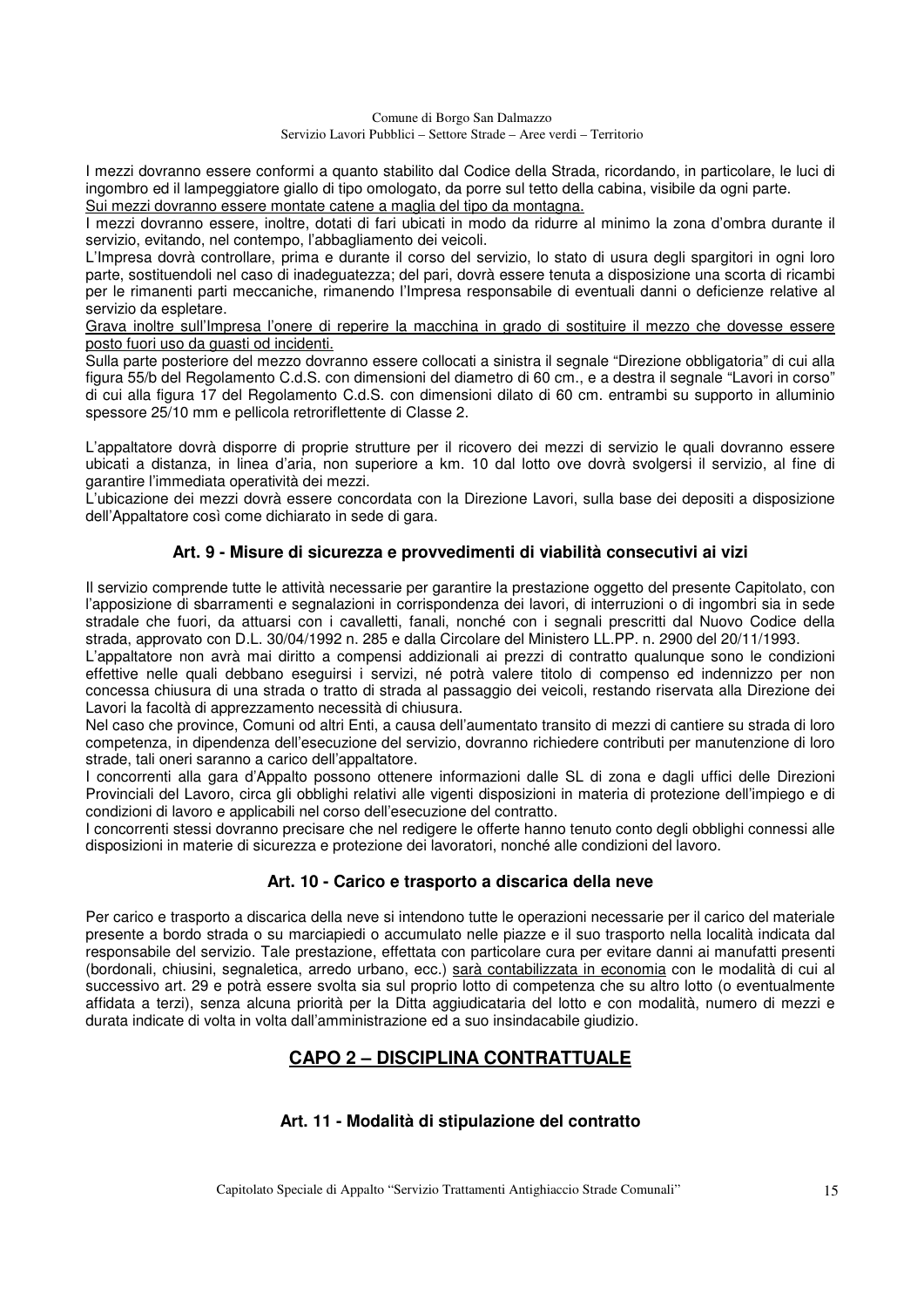- 1. Il contratto è stipulato **"a corpo"** ai sensi degli dell'art. 53 del D.Lgs. 163/2006, e degli articoli 45, comma 6, e 90, comma 5, del regolamento generale, comprensivo cioè di tutte le strade del lotto, indipendentemente dalla larghezza delle carreggiate e dal numero di nevicate o dalle condizioni meteorologiche ed ambientali. Non sono compensati i viaggi di ritorno e le percorrenze di avvicinamento e allontanamento dal lotto, così come non vengono compensati i percorsi di "raccordo" fra le varie vie da sgomberare estranee al lotto aggiudicato. Sono compresi interventi anche solo parziali sul lotto di competenza.
- 3. L'importo contrattuale del servizio come determinato in seguito all'applicazione del ribasso offerto dall'aggiudicatario all'importo posto a base di gara, resta fisso e invariabile, senza che possa essere invocata da alcuna delle parti contraenti, per tale servizio, senza alcuna successiva verificazione sulla misura o sul valore attribuito alla quantità.

### **Art. 12 - Interpretazione del contratto e del capitolato speciale d'appalto**

- 1. In caso di discordanza tra i vari elaborati di progetto vale la soluzione più aderente alle finalità per le quali il servizio è stato progettato e comunque quella meglio rispondente ai criteri di ragionevolezza e di buona tecnica esecutiva.
- 2. In caso di norme del capitolato speciale tra loro non compatibili o apparentemente non compatibili, trovano applicazione in primo luogo le norme eccezionali o quelle che fanno eccezione a regole generali, in secondo luogo quelle maggiormente conformi alle disposizioni legislative o regolamentari ovvero all'ordinamento giuridico, in terzo luogo quelle di maggior dettaglio e infine quelle di carattere ordinario.
- 3. L'interpretazione delle clausole contrattuali, così come delle disposizioni del capitolato speciale d'appalto, è fatta tenendo conto delle finalità del contratto e dei risultati ricercati con l'attuazione del progetto approvato; per ogni altra evenienza trovano applicazione gli articoli da 1362 a 1369 del codice civile.

### **Art. 13 - Documenti che fanno parte del contratto**

- 1. Fanno parte integrante e sostanziale del contratto d'appalto, ancorché non materialmente allegati:
- a) il capitolato generale d'appalto approvato con decreto ministeriale 19 aprile 2000, n. 145;
	- b) il presente capitolato speciale d'appalto;
	- c) tutti gli elaborati grafici del piano neve:
	- e) il piano operativo di sicurezza di cui all'articolo 131, del D. Lgs. 163/2006 ed il documento di valutazione dei rischi di cui al Decreto Leg.vo 81/2008 e s.m.i.;
- 2. Sono contrattualmente vincolanti tutte le leggi e le norme vigenti in materia di contratti pubblici e in particolare:
	- il D. Lgs. 163/2006 e s.m.i. alla osservanza delle cui norme l'Appaltatore è vincolato ove applicabili

### **Art. 14 - Disposizioni particolari riguardanti l'appalto**

- 1. La sottoscrizione del contratto e dei suoi allegati da parte dell'appaltatore equivale a dichiarazione di perfetta conoscenza e incondizionata accettazione della legge, dei regolamenti e di tutte le norme vigenti in materia di contratti pubblici, nonché alla completa accettazione di tutte le norme che regolano il presente appalto, e del progetto per quanto attiene alla sua perfetta esecuzione.
- 2. Ai sensi dell'articolo 71, comma 3, del regolamento generale, l'appaltatore dà atto, senza riserva alcuna, della piena conoscenza e disponibilità degli atti progettuali e della documentazione, della disponibilità dei siti, dello stato dei luoghi, delle condizioni pattuite in sede di offerta e di ogni altra circostanza che interessi i lavori, che, come da apposito verbale sottoscritto col responsabile del procedimento, consentono l'immediata esecuzione del servizio.

### **Art. 15 - Fallimento dell'appaltatore**

1. In caso di fallimento dell'appaltatore la Stazione appaltante si avvale, salvi e senza pregiudizio per ogni altro diritto e azione a tutela dei propri interessi, della procedura prevista dagli articoli 340 e 341 della legge n. 2248 del 1865.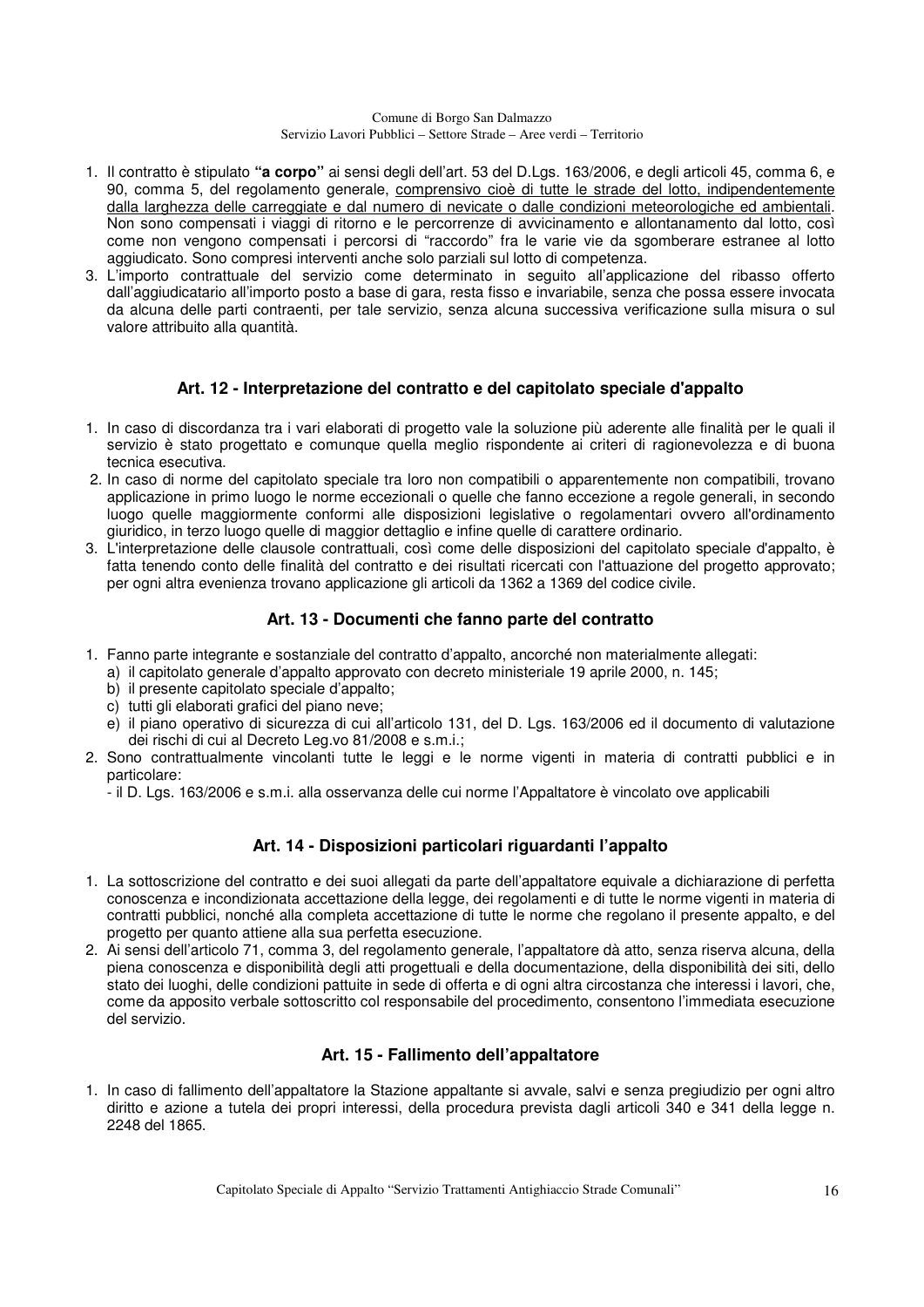2. Qualora l'esecutore sia un'associazione temporanea, in caso di fallimento dell'impresa mandataria o di un'impresa mandante trovano applicazione rispettivamente i commi 1 e 2 dell'articolo 94 del regolamento generale.

### **Art. 16 - Rappresentante dell'appaltatore e domicilio; direttore di cantiere**

- 1. L'appaltatore deve eleggere domicilio ai sensi e nei modi di cui all'articolo 2 del capitolato generale d'appalto; a tale domicilio si intendono ritualmente effettuate tutte le intimazioni, le assegnazioni di termini e ogni altra notificazione o comunicazione dipendente dal contratto.
- 2. L'appaltatore deve altresì comunicare, ai sensi e nei modi di cui all'articolo 3 del capitolato generale d'appalto, le generalità delle persone autorizzate a riscuotere.
- 3. Qualora l'appaltatore non conduca direttamente il servizio, deve depositare presso la stazione appaltante, ai sensi e nei modi di cui all'articolo 4 del capitolato generale d'appalto, il mandato conferito con atto pubblico a persona idonea, sostituibile su richiesta motivata della stazione appaltante. La direzione del cantiere è assunta dal direttore tecnico dell'impresa o da altro tecnico, abilitato secondo le previsioni del capitolato speciale in rapporto alle caratteristiche delle opere da eseguire. L'assunzione della direzione di cantiere da parte del direttore tecnico avviene mediante delega conferita da tutte le imprese operanti nel cantiere, con l'indicazione specifica delle attribuzioni da esercitare dal delegato anche in rapporto a quelle degli altri soggetti operanti nel cantiere.
- 4. L'appaltatore, tramite il direttore di cantiere assicura l'organizzazione, la gestione tecnica e la conduzione del cantiere. Il direttore dei lavori ha il diritto di esigere il cambiamento del direttore di cantiere e del personale dell'appaltatore per disciplina, incapacità o grave negligenza. L'appaltatore è in tutti i casi responsabile dei danni causati dall'imperizia o dalla negligenza di detti soggetti, nonché della malafede o della frode nella somministrazione o nell'impiego dei materiali.
- 5. Ogni variazione del domicilio di cui al comma 1, o delle persone di cui ai commi 2, 3 o 4, deve essere tempestivamente notificata Stazione appaltante; ogni variazione della persona di cui al comma 3 deve essere accompagnata dal deposito presso la stazione appaltante del nuovo atto di mandato.

### **Art. 17 - Norme generali sui materiali, i componenti, i sistemi e l'esecuzione**

- 1. Nell'esecuzione di tutte le lavorazioni, le opere, le forniture, i componenti, oggetto dell'appalto, devono essere rispettate tutte le prescrizioni di legge e di regolamento in materia di qualità, provenienza e accettazione dei materiali e componenti nonché, per quanto concerne la descrizione, i requisiti di prestazione e le modalità di esecuzione di ogni categoria di lavoro, tutte le indicazioni contenute o richiamate contrattualmente nel capitolato speciale di appalto, negli elaborati grafici del progetto esecutivo e nella descrizione delle singole voci allegata allo stesso capitolato.
- 2. Per quanto riguarda l'accettazione, la qualità e l'impiego dei materiali, la loro provvista, il luogo della loro provenienza e l'eventuale sostituzione di quest'ultimo, si applicano rispettivamente gli articoli 15, 16 e 17 del capitolato generale d'appalto.

# **CAPO 3 - TERMINI PER L'ESECUZIONE**

### **Art. 18 - Consegna e inizio dei lavori**

1. La consegna del servizio, intesa come ordine di immediato inizio della prestazione, e data la particolare natura degli interventi relativi ai servizi invernali considerati urgenti, sarà impartita subito l'aggiudicazione della gara d'appalto ed in pendenza della stipula del contratto, previa acquisizione della documentazione di rito.

 In particolare per le prestazioni di servizio resta stabilito che la consegna ed il termine di l'ultimazione per singola stagione invernale sono fissati rispettivamente come segue:

| <b>STAGIONE INVERNALE</b> | <b>CONSEGNA</b> | ULTIMAZIONE |
|---------------------------|-----------------|-------------|
| 1 ° Anno                  | 01/11/2012      | 31/03/2013  |
| $2^{\circ}$ Anno          | 01/11/2013      | 31/03/2014  |

Capitolato Speciale di Appalto "Servizio Trattamenti Antighiaccio Strade Comunali" 17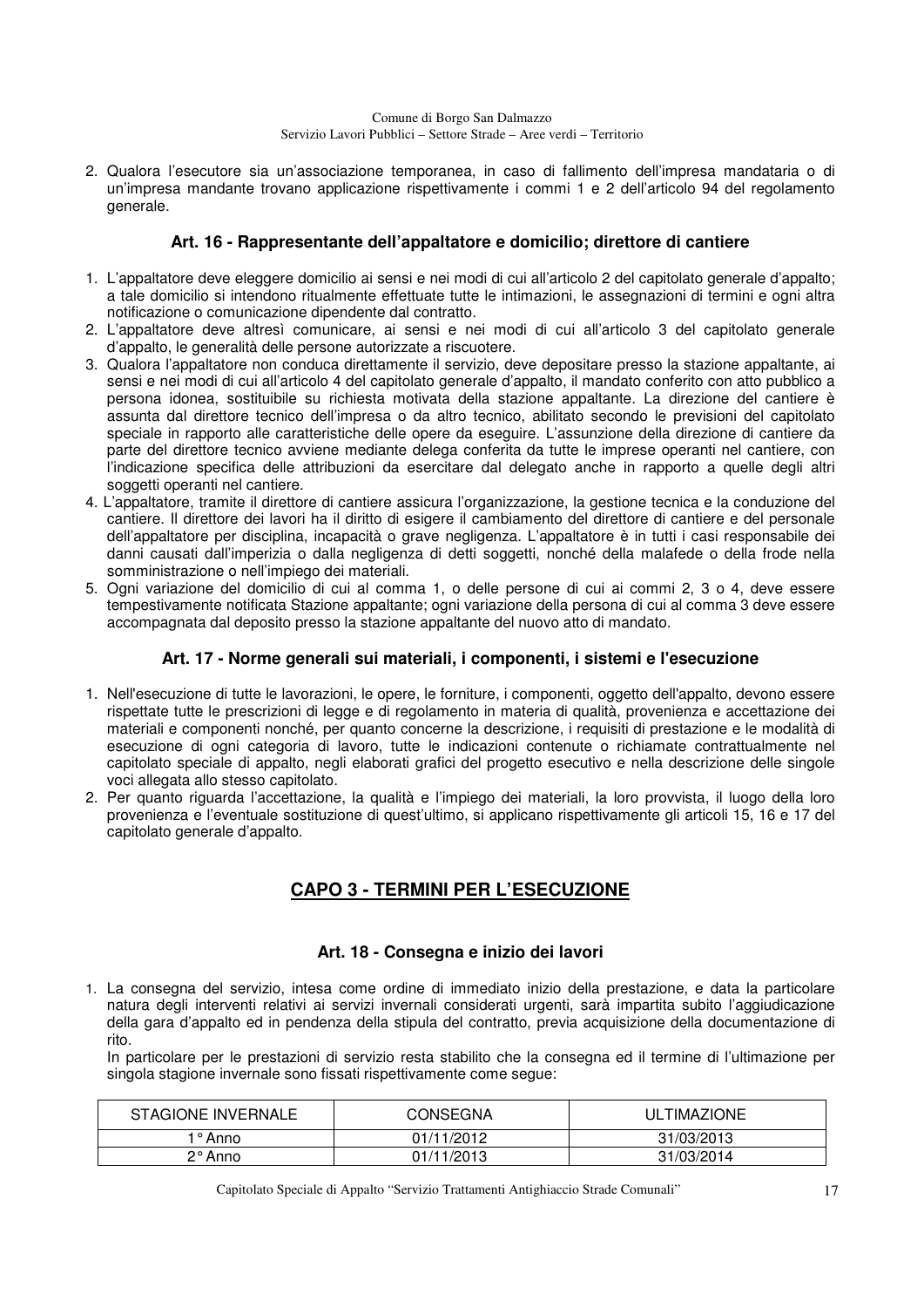| 3° Anno | 01/11/2014 | 31/03/2015 |
|---------|------------|------------|
| 4° Anno | 01/11/2015 | 31/03/2016 |
| 5° Anno | 01/11/2016 | 31/03/2017 |

2. Se l'appaltatore non si rendesse disponibile a ricevere la consegna del servizio, il responsabile del servizio fissa un nuovo termine perentorio, non inferiore a 5 giorni e non superiore a 15. Decorso inutilmente il termine anzidetto è facoltà della Stazione appaltante di risolvere il contratto e incamerare la cauzione, ferma restando la possibilità di avvalersi della garanzia fidejussoria al fine del risarcimento del danno, senza che ciò possa costituire motivo di pretese o eccezioni di sorta. Qualora sia indetta una nuova procedura per l'affidamento del completamento dei lavori, l'aggiudicatario è escluso dalla partecipazione in quanto l'inadempimento è considerato grave negligenza accertata.

Non appena ricevuta la consegna, l'appaltatore dovrà organizzare quanto occorrerà per assicurare la perfetta esecuzione degli interventi e per garantire la transitabilità sulle strade oggetto del contratto in condizioni di sicurezza.

4. L'appaltatore deve trasmettere alla Stazione appaltante, prima dell'inizio dei lavori, la documentazione di avvenuta denunzia di inizio lavori effettuata agli enti previdenziali, assicurativi ed antinfortunistici, inclusa la Cassa edile ove dovuta; egli trasmette altresì, a scadenza quadrimestrale, copia dei versamenti contributivi, previdenziali, assicurativi nonché di quelli dovuti agli organismi paritetici previsti dalla contrattazione collettiva, sia relativi al proprio personale che a quello delle imprese subappaltatrici.

La direzione lavori ha facoltà di precedere alla verifica di tali versamenti in sede di pagamento degli acconti.

### **Art. 19 – Tempo utile**

1. Trattandosi di servizi a forfait, la disponibilità degli automezzi richiesti e tutti gli oneri attinenti, nessuno escluso, dovrà essere fornita a decorrere dalla data di consegna, e terminare il 31/03 di ogni anno.

### **Art. 20 – Controlli**

Il controllo delle prestazioni verrà eseguito dall'Ufficio Tecnico Comunale direttamente dal Responsabile del servizio o attraverso Coordinatori del servizio stesso. Tale controllo potrà essere effettuato in qualsiasi momento al fine di constatare l'adempimento dei propri obblighi da parte dell'Appaltatore.

La Ditta aggiudicataria dovrà sempre tenere informato l'Ufficio Tecnico Comunale delle operazioni svolte.

### **Art. 21 - Penali in caso di ritardo**

Nel caso in cui la Ditta aggiudicataria non adempia ai propri obblighi, il Comune ha facoltà di ovviare alla carenza o mancanza o difformità del servizio a mezzo di altra Ditta, addebitando le spese relative alla ditta inadempiente.

Ferma restando la misura in cui al comma precedente, la mancata prestazione del servizio, le inadempienze o le carenze nel suo espletamento verranno contestate in forma scritta all'appaltatore da parte dell'Amministrazione Comunale e comporteranno:

- a) La prima volta nel corso dell'anno (nel caso in cui venga contestata telefonicamente da parte del responsabile del servizio o dal coordinatore del servizio la mancata prestazione o difformità od ritardo di oltre mezz'ora dal momento previsto dal presente capitolato di inizio del servizio o tratti di strada non agibile in quanto chiusa al traffico o lungo la quale si siano stati riscontrati problemi per la circolazione, accertati dal personale dell'Ente o documentati da segnalazioni delle Forze dell'Ordine): penale aggiuntiva pari al costo € 50,00 (diconsi Euro cinquanta/00);
- b) La seconda volta nel corso dell'anno: penale pari a € 500,00 (diconsi Euro cinquecento/00);
- c) Dalla terza volta nel corso dell'anno, oltre al raddoppio di volta in volta della penalità a partire da quella di cui alla lettera b), la facoltà insindacabile dell'Amministrazione Comunale di rescindere il contratto.

Le penalità verranno computate sulla distinta in triplice copia, in modo da effettuare la corretta fatturazione.

Nel caso in cui l'ordine di effettuare gli interventi venisse impartito dal personale dell'Ente ad esempio per urgenze per iscritto od a mezzo telefono, l'Impresa avrà l'obbligo di intervenire con la massima urgenza e comunque non oltre il termine di mezz'ora dall'ordine stesso, restando inteso a tale proposito che in caso di ritardato intervento verrà applicata una penale di € 500,00 = (diconsi Euro cinquecento).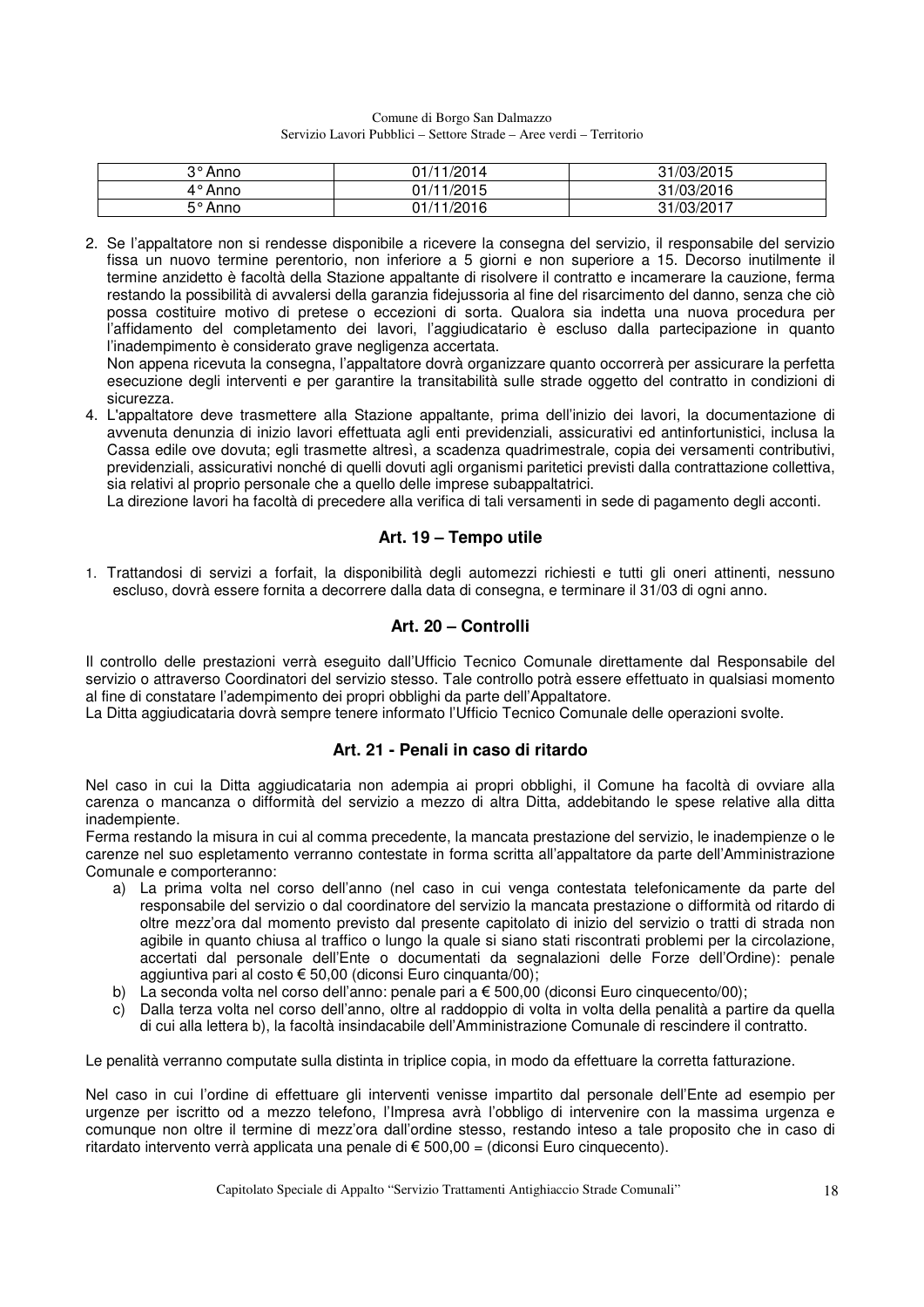Il pagamento delle penali non esime l'impresa dal risarcimento di eventuali maggiori danni. Le suddette penali sono cumulabili.

L'applicazione delle penali di cui al presente articolo non pregiudica il risarcimento di eventuali danni o ulteriori oneri sostenuti dalla Stazione appaltante a causa dei ritardi.

### **Art. 22 - Risoluzione del contratto**

1. Le gravi inadempienze di cui al precedente articolo che saranno contestate per iscritto, producono la risoluzione del contratto, a discrezione della Stazione appaltante e senza obbligo di ulteriore motivazione, ai sensi dell'articolo 136 del D. Lgs. 163/2006, e dall'articolo 119 del regolamento generale.

2. Sono dovuti dall'appaltatore i danni subiti dalla Stazione appaltante in seguito alla risoluzione del contratto.

# **CAPO 4 - DISCIPLINA ECONOMICA**

### **Art. 23 - Anticipazione**

1. Ai sensi dell'articolo 5, comma 1, del decreto-legge 28 marzo 1997, n. 79, convertito con modificazioni dalla legge 28 maggio 1997, n. 140, non è dovuta alcuna anticipazione.

### **Art. 24 - Pagamenti**

1. Il pagamento del servizio a forfait verrà effettuato in un'unica soluzione, al netto del ribasso contrattuale e delle prescritte ritenute di legge ed in particolare quelle previste dall'art. 7 del Capitolato Generale d'Appalto dei LL.PP. di cui al Decreto n° 145 del 19/4/2000, di cui contabilizzazione al 31/05 di ogni anno comprendenti anche le economie effettuate.

### **Art. 25 - Revisione prezzi**

- 1. Ai sensi all'articolo 133, comma 2, del D. Lgs. 163/2006, e successive modifiche e integrazioni, è esclusa qualsiasi revisione dei prezzi se non per adeguamenti Istat per gli anni successivi al primo e non trova applicazione l'articolo 1664, primo comma, del codice civile.
- 2. La prestazione di servizio oggetto del presente Capitolato sarà liquidata a corpo, con la deduzione del ribasso offerto.

Il compenso a corpo medesimo, diminuito del ribasso offerto e sotto le condizioni tutte del contratto e del presente Capitolato Speciale, si intende offerto dall'appaltatore, in base a calcoli di sua convenienza, a tutto suo rischio, e quindi invariabile durante tutto il periodo del servizio ed indipendente da qualsiasi eventualità. Ad esso andranno aggiunti, se effettuati e dovuti, gli eventuali importi per le prestazioni in economia.

### **Art. 26 - Cessione del contratto e cessione dei crediti**

- 1. E' vietata la cessione del contratto sotto qualsiasi forma; ogni atto contrario è nullo di diritto.
- 2. E' ammessa la cessione dei crediti, ai sensi del combinato disposto dell'articolo 176, del D. Lgs. 163/2006 e s.m.i. e della legge 21 febbraio 1991, n. 52, a condizione che il cessionario sia un istituto bancario o un intermediario finanziario iscritto nell'apposito Albo presso la Banca d'Italia e che il contratto di cessione, in originale o in copia autenticata, sia trasmesso alla Stazione appaltante prima o contestualmente al certificato di pagamento sottoscritto dal responsabile del procedimento.

### **CAPO 5 - CONTABILIZZAZIONE E LIQUIDAZIONE DEI LAVORI**

Capitolato Speciale di Appalto "Servizio Trattamenti Antighiaccio Strade Comunali" 19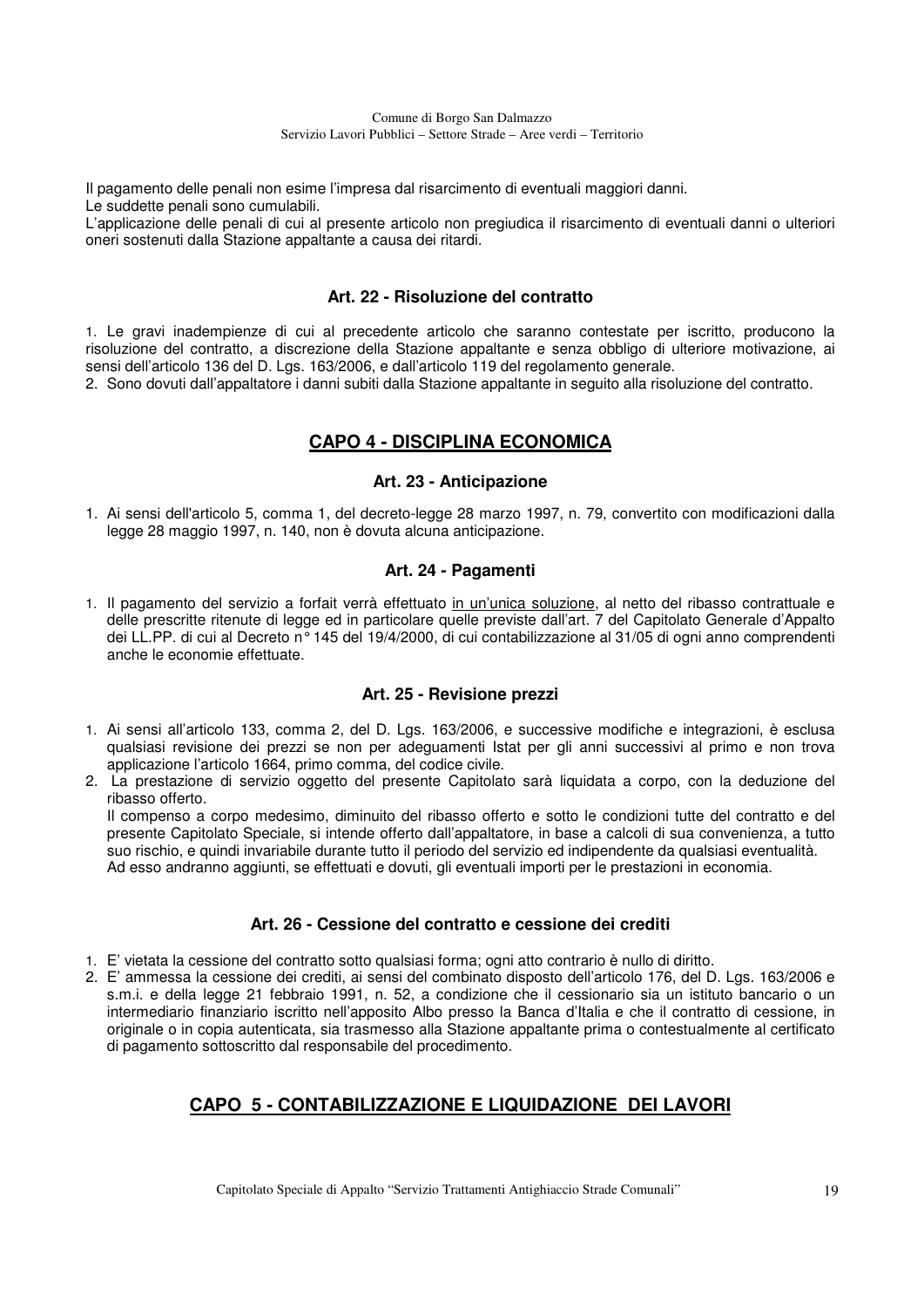### **Art. 27 - Prestazioni a misura**

1. Non sono previste prestazioni a misura.

### **Art. 28 - Prestazioni a corpo**

- 1. La valutazione del servizio a corpo è effettuata secondo le specificazioni date nell'enunciazione e nella descrizione del servizio a corpo, nonché secondo le risultanze degli elaborati grafici e di ogni altro allegato progettuale; il corrispettivo per il servizio a corpo resta fisso e invariabile senza che possa essere invocata dalle parti contraenti alcuna verifica sulla misura o sul valore attribuito alla quantità di detti servizi.
- 2. Nel corrispettivo per l'esecuzione dei servizi a corpo s'intende sempre compresa ogni spesa occorrente per dare il servizio compiuto sotto le condizioni stabilite dal capitolato speciale d'appalto e secondo i tipi indicati e previsti negli atti progettuali. Pertanto nessun compenso può essere richiesto per lavori, forniture e prestazioni che, ancorché non esplicitamente specificati nella descrizione dei lavori a corpo, siano rilevabili dagli elaborati grafici o viceversa. Lo stesso dicasi per lavori, forniture e prestazioni che siano tecnicamente e intrinsecamente indispensabili alla funzionalità, completezza e corretta realizzazione dell'opera appaltata secondo la regola dell'arte.

#### **Art. 29 - Prestazioni in economia**

1. Qualora sia ritenuto necessario, l'Amministrazione Comunale potrà avvalersi della Ditta appaltatrice per effettuare, sulle strade del lotto di competenza od in altre località del territorio, prestazioni in economia, le quali saranno compensate con tariffe orarie e distinte come segue:

| Pala meccanica gommata fino a 75 HP con catene                    | all'ora      | € 33,10 |
|-------------------------------------------------------------------|--------------|---------|
| Pala meccanica gommata oltre 75 HP fino a 150 HP con catene       | $\epsilon$   | € 41,00 |
| Pala meccanica gommata oltre 150 HP con catene                    | $\epsilon$   | € 56,75 |
| Trattore fino a 75 HP con catene                                  | $\mathbf{G}$ | € 31,70 |
| Trattore oltre 75 HP fino a 150 HP con catene                     | 66           | € 37,90 |
| Trattore oltre 150 HP con catene                                  | 66           | € 43,40 |
| Mini pala gommata da 30 HP con catene                             | $\epsilon$   | € 38,00 |
| Autocarro ribaltabile 4 assi con portata fino a 24,0 t            | $\epsilon$   | € 60,50 |
| Autocarro ribaltabile con portata superiore a 15,0 t              | $\mathbf{G}$ | € 52,10 |
| Autocarro con portata utile 3,5 t con spargitore (in sabbiatrice) | $\mathbf{G}$ | € 41,20 |

Tali prezzi orari sono comprensivi di trasporto in loco, operatore/autista/manovratore, carburante, lubrificante e ogni onere connesso per il tempo di effettivo impiego e per qualsiasi tipo di orario (diurno/notturno, feriale/prefestivo/festivo).

 La contabilizzazione delle prestazioni in economia è effettuata secondo i prezzi unitari contrattuali per l'importo delle prestazioni e delle somministrazioni fatte dall'impresa stessa, con le modalità previste dall'articolo 153 del regolamento generale.

La ditta aggiudicataria di un lotto non potrà avocare a sé alcun diritto di prelazione circa l'effettuazione di prestazioni in economia sul proprio lotto di competenza. Resta infatti sempre discrezione dell'Amministrazione Comunale la scelta dell'impresa esecutrice delle prestazioni in economia in qualsiasi parte del territorio comunale.

### **Art. 30 - Valutazione dei manufatti e dei materiali a piè d'opera**

1. Non sono valutati i manufatti ed i materiali a piè d'opera, ancorché accettati dalla direzione dei lavori.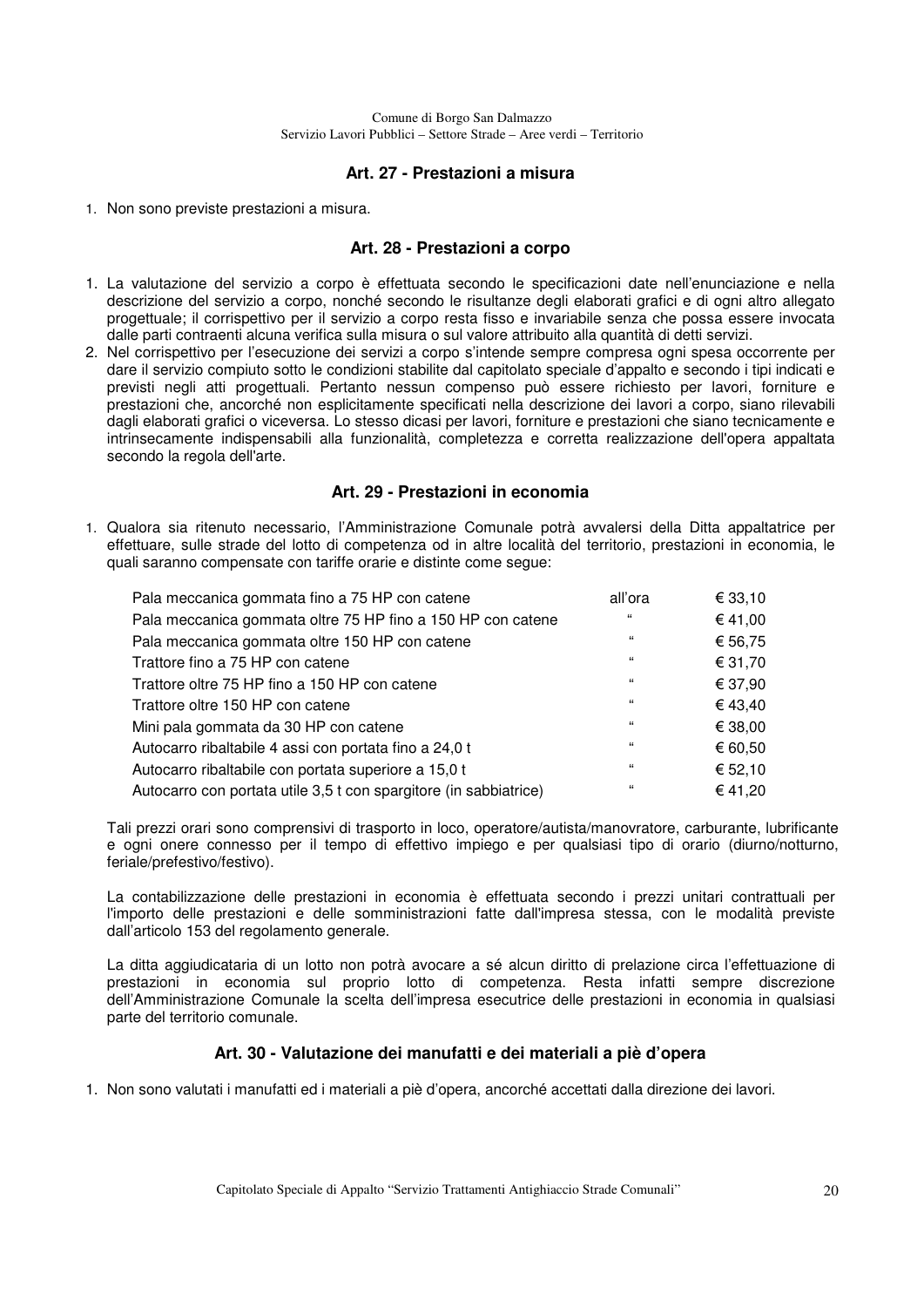# **CAPO 6 - CAUZIONI E GARANZIE**

### **Art. 31 - Cauzione provvisoria**

1. Ai sensi dell'articolo 75, comma 1,2,3 del D. Lgs. n. 163 del 2006 e s.m.i., è richiesta una cauzione provvisoria pari al 2 per cento (un cinquantesimo) dell'importo del servizio posto in appalto, da prestare, nelle forme e nei modi di legge, al momento della partecipazione alla gara.

### **Art. 32 - Garanzia fideiussoria o cauzione definitiva**

1. Ai sensi dell'articolo 113, comma 1, del D.Lgs n. 163 del 2006 e s.m.i., è richiesta una garanzia fideiussoria, a titolo di cauzione definitiva, pari al 10 per cento (un decimo) dell'importo contrattuale; qualora l'aggiudicazione sia fatta in favore di un'offerta inferiore all'importo a base d'asta in misura superiore al 10 per cento, la garanzia fideiussoria è aumentata di un punto percentuale per ogni punto di ribasso eccedente la predetta misura percentuale.

 Qualora l'aggiudicazione sia fatta in favore di un'offerta inferiore all'importo a base d'asta in misura superiore al 20 per cento, la garanzia fideiussoria è aumentata di due punti percentuali per ogni punto di ribasso eccedente la predetta misura percentuale.

2. La garanzia fideiussoria è prestata mediante polizza bancaria o assicurativa, emessa da istituto autorizzato, con durata non inferiore a sei mesi oltre il termine previsto per l'ultimazione dei lavori; essa è presentata in originale alla Stazione appaltante prima della formale sottoscrizione del contratto. La garanzia fideiussoria di cui al primo comma, prevista con le modalità di cui all'art. 75, terzo comma del D.Lgs 163/06 deve prevedere espressamente la rinuncia al beneficio della preventiva escussione del

debitore principale, la rinuncia all'eccezione di cui all'art. 1957 , secondo comma, del codice civile, nonché l'operatività della garanzia medesima entro quindici giorni, a semplice richiesta scritta della stazione appaltante.

- 3. Al termine del contratto, la garanzia fideiussoria si intende svincolata ed estinta di diritto, automaticamente, senza necessità di ulteriori atti formali, richieste, autorizzazioni, dichiarazioni liberatorie o restituzioni.
- 4. L'Amministrazione può avvalersi della garanzia fideiussoria, parzialmente o totalmente, per le spese dei servizi da eseguirsi d'ufficio nonché per il rimborso delle maggiori somme pagate durante l'appalto in confronto ai risultati della liquidazione finale; l'incameramento della garanzia avviene con atto unilaterale dell'Amministrazione senza necessità di dichiarazione giudiziale, fermo restando il diritto dell'appaltatore di proporre azione innanzi l'autorità giudiziaria ordinaria.
- 5. La garanzia fideiussoria è tempestivamente reintegrata qualora, in corso d'opera, sia stata incamerata, parzialmente o totalmente, dall'Amministrazione; in caso di variazioni al contratto per effetto di successivi atti di sottomissione, la medesima garanzia può essere ridotta in caso di riduzione degli importi contrattuali, mentre non è integrata in caso di aumento degli stessi importi fino alla concorrenza di un quinto dell'importo originario.

### **Art. 33 - Assicurazione a carico dell'impresa**

- 1. Ai sensi del D. Lgs. 163 del 2006 l'appaltatore è obbligato, contestualmente alla sottoscrizione del contratto, a produrre una polizza assicurativa che tenga indenne la Stazione appaltante da tutti i rischi di esecuzione e una polizza assicurativa a garanzia della responsabilità civile per danni causati a terzi nell'esecuzione del servizio. La polizza assicurativa è prestata da un'impresa di assicurazione autorizzata alla copertura dei rischi ai quali si riferisce l'obbligo di assicurazione.
- 2. La copertura delle predette garanzie assicurative decorre dalla data di consegna del servizio e cessa alla data di scadenza del contratto; le stesse polizze devono inoltre recare espressamente il vincolo a favore della Stazione appaltante e sono efficaci senza riserve anche in caso di omesso o ritardato pagamento delle somme dovute a titolo di premio da parte dell'esecutore.
- 3. La polizza assicurativa contro tutti i rischi di esecuzione da qualsiasi causa determinati deve coprire tutti i danni subiti dalla Stazione appaltante a causa del danneggiamento o della distruzione totale o parziale di impianti e opere, anche preesistenti, salvo quelli derivanti da azioni di terzi o cause di forza maggiore, e che preveda anche una garanzia di responsabilità civile per danni causati a terzi nell'esecuzione dei lavori. Tale polizza deve essere stipulata nella forma "Contractors All Risks" (C.A.R.), deve prevedere una somma assicurata non inferiore all'importo del contratto al lordo dell'I.V.A. pari a Euro 500.000 e deve: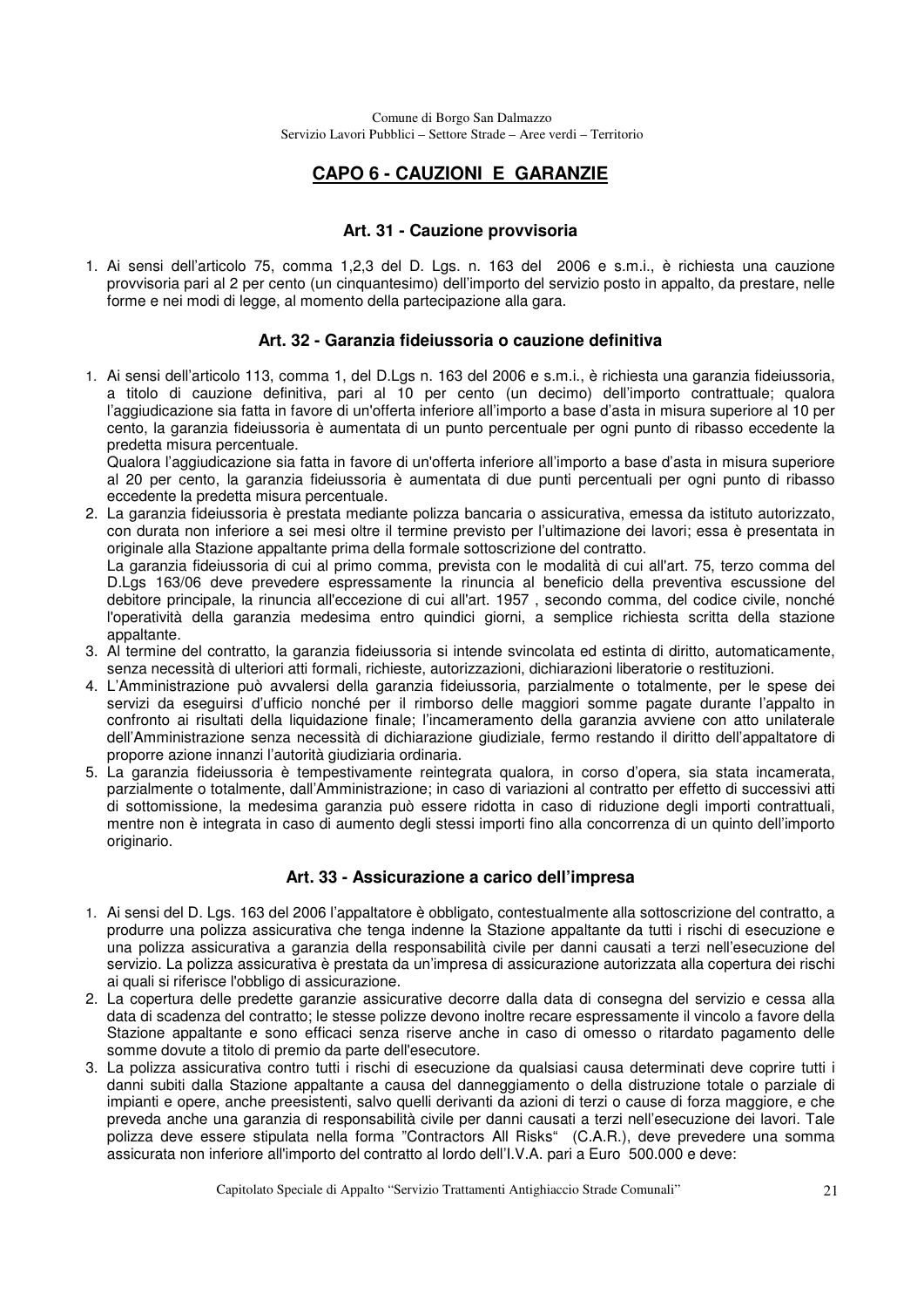- a) prevedere la copertura dei danni delle opere, temporanee e permanenti, eseguite o in corso di esecuzione per qualsiasi causa nel cantiere, compresi materiali e attrezzature di impiego e di uso, ancorché in proprietà o in possesso dell'impresa, compresi i beni della Stazione appaltante destinati alle opere, causati da furto e rapina, incendio, fulmini e scariche elettriche, tempesta e uragano, inondazioni e allagamenti, esplosione e scoppio, terremoto e movimento tellurico, frana, smottamento e crollo, acque anche luride e gas provenienti da rotture o perdite di condotte idriche, fognarie, gasdotti e simili, atti di vandalismo, altri comportamenti colposo o dolosi propri o di terzi;
- b) prevedere la copertura dei danni causati da errori di realizzazione, omissioni di cautele o di regole dell'arte, difetti e vizi dell'opera, in relazione all'integra garanzia a cui l'impresa è tenuta, nei limiti della perizia e delle capacità tecniche da essa esigibili nel caso concreto, per l'obbligazione di risultato che essa assume con il contratto d'appalto anche ai sensi dell'articolo 1665 del codice civile;
- 4. La polizza assicurativa di responsabilità civile per danni causati a terzi deve essere stipulata per una somma assicurata non inferiore a Euro 500.000 e deve:
	- a) prevedere la copertura dei danni che l'appaltatore debba risarcire quale civilmente responsabile verso prestatori di lavoro da esso dipendenti e assicurati secondo le norme vigenti e verso i dipendenti stessi non soggetti all'obbligo di assicurazione contro gli infortuni nonché verso i dipendenti dei subappaltatori e fornitori per gli infortuni da loro sofferti in conseguenza del comportamento colposo commesso dall'impresa o da un suo dipendente del quale essa debba rispondere ai sensi dell'articolo 2049 del codice civile, e danni a persone dell'impresa, e loro parenti o affini, o a persone della Stazione appaltante occasionalmente o saltuariamente presenti in cantiere e a consulenti dell'appaltatore o della Stazione appaltante;
	- b) prevedere la copertura dei danni biologici;
	- c) prevedere specificamente l'indicazione che tra le "persone" si intendono compresi i rappresentanti della Stazione appaltante autorizzati all'accesso al cantiere, i componenti dell'ufficio di direzione dei lavori, i coordinatori del servizio, i collaudatori.
- 5. Le garanzie di cui al presente articolo, prestate dall'appaltatore coprono senza alcuna riserva anche i danni causati dalle imprese subappaltatrici e subfornitrici. Qualora l'appaltatore sia un'associazione temporanea di concorrenti, giusto il regime delle responsabilità disciplinato dall'articolo 95 del regolamento generale e dall'articolo 37, comma 5,del D. Lgs. 163/2006, le stesse garanzie assicurative prestate dalla mandataria capogruppo coprono senza alcuna riserva anche i danni causati dalle imprese mandanti.

### **CAPO 7 - DISPOSIZIONI IN MATERIA DI SICUREZZA**

### **Art. 34 - Norme di sicurezza generali**

- 1. Il servizio appaltato deve svolgersi nel pieno rispetto di tutte le norme vigenti in materia di prevenzione degli infortuni e igiene del lavoro e in ogni caso in condizione di permanente sicurezza e igiene.
- 2. L'appaltatore è altresì obbligato ad osservare scrupolosamente le disposizioni del vigente Regolamento Locale di Igiene, per quanto attiene la gestione del cantiere.
- 3. L'appaltatore predispone, per tempo e secondo quanto previsto dalle vigenti disposizioni, gli appositi piani per la riduzione del rumore, in relazione al personale e alle attrezzature utilizzate.
- 4. L'appaltatore non può iniziare o continuare il servizio qualora sia in difetto nell'applicazione di quanto stabilito nel presente articolo.

### **Art. 35 - Sicurezza sul luogo di lavoro**

- 1. L'appaltatore è obbligato a fornire alla Stazione appaltante, entro 30 giorni dall'aggiudicazione, l'indicazione dei contratti collettivi applicati ai lavoratori dipendenti e una dichiarazione in merito al rispetto degli obblighi assicurativi e previdenziali previsti dalle leggi e dai contratti in vigore.
- 2. L'appaltatore è obbligato ad osservare le misure generali di tutela di cui all'articolo 3 del decreto legislativo n. 626 del 1994 e s.m.i., nonché le disposizioni dello stesso decreto applicabili alle lavorazioni previste nel cantiere.
- 3. Per lo svolgimento della prestazione oggetto del presente Capitolato Speciale l'Appaltatore, quale datore di lavoro, è obbligato nei riguardi dei propri dipendenti all'osservanza delle norme stabilite dal D.L. 19/09/94 n. 626 riguardante l'attuazione delle direttive CEE n. 89/391, 89/655, 89/655, 89/656, 90/269, 90/270, 90/394, 90/679 riguardanti il miglioramento della sicurezza e della salute dei lavoratori sul luogo di lavoro.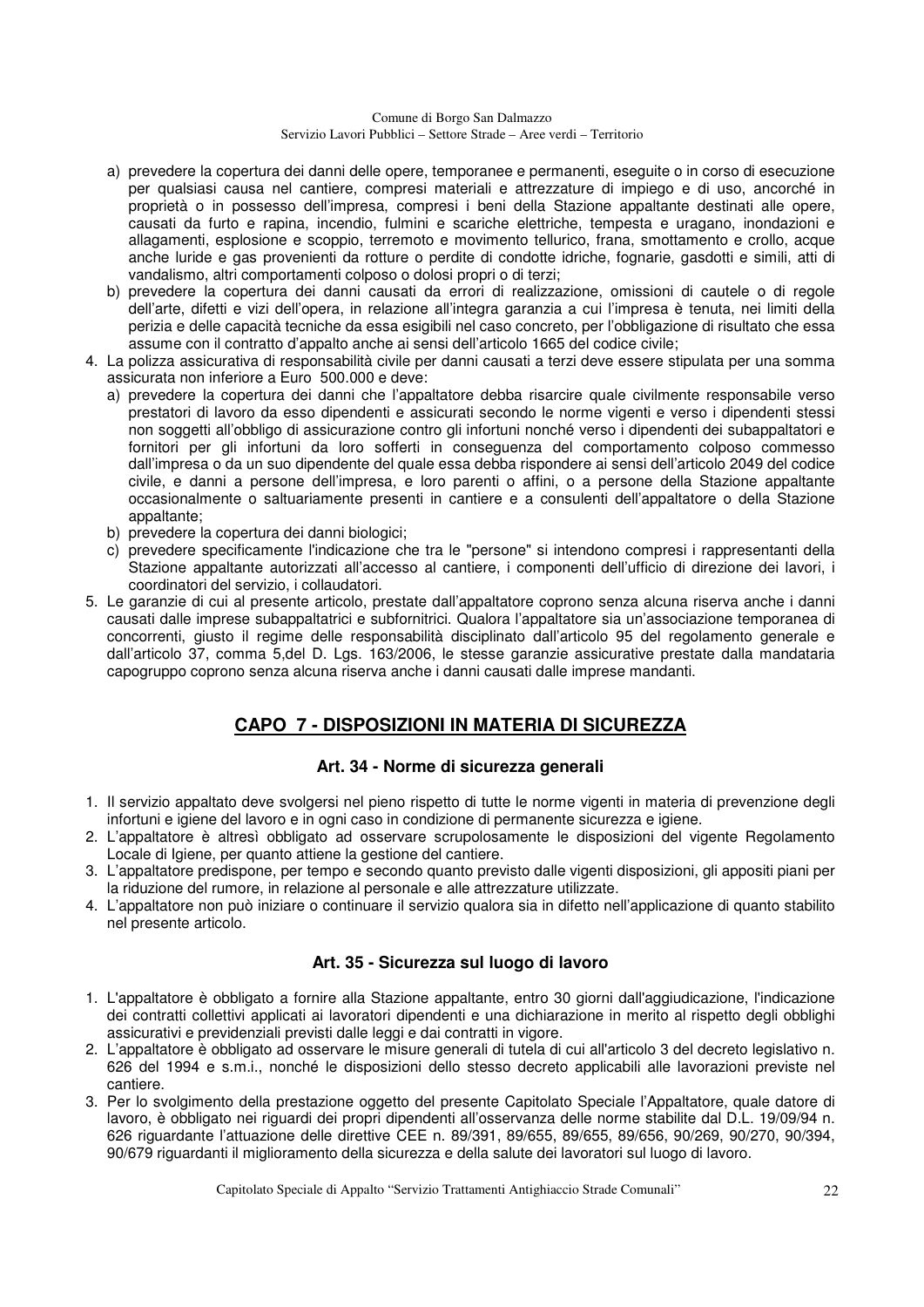Il datore di lavoro deve comunicare prima dell'inizio dei servizi il nominativo delle persone responsabile del servizio di prevenzione e salute sul luogo di lavoro. Egli, sia che svolga direttamente i compiti propri del servizio di prevenzione, sia che abbia designato altri responsabili, deve trasmettere, sempre prima dell'inizio dei servizi, copia conforme della dichiarazione attestante il possesso di attitudini e le capacità adeguate allo svolgimento dei compiti da parte del personale addetto, nonché dell'avvenuta formazione-informazione sui rischi dello stesso personale, eseguita mediante corsi di formazione.

Svolgendosi il servizio su strade aperte al traffico, l'appaltatore e tenuto al rigoglioso rispetto del Codice della Strada e del relativo Regolamento attuativo, nello svolgimento della prestazione del servizio.

### **Art. 36 – Piano operativo di sicurezza**

- 1. L'appaltatore, entro 30 giorni dall'aggiudicazione e comunque prima dell'inizio del servizio, deve predisporre e consegnare al direttore dei lavori o, se nominato, al coordinatore per la sicurezza nella fase di esecuzione, un piano operativo di sicurezza per quanto attiene alle proprie scelte autonome e relative responsabilità nell'organizzazione del cantiere e nell'esecuzione dei lavori. Il piano operativo di sicurezza comprende il documento di valutazione dei rischi di cui all'articolo 4, commi 1, 2 e 7, e gli adempimenti di cui all'articolo 7, comma 1, lettera b), del decreto legislativo 19 settembre 1994, n. 626 e s.m.i. e contiene inoltre le notizie di cui all'articolo 4, commi 4 e 5 dello stesso decreto, con riferimento allo specifico cantiere e deve essere aggiornato ad ogni mutamento delle lavorazioni rispetto alle previsioni.
- 2. Il piano operativo di sicurezza dovrà essere redatto osservando i contenuti minimi dettati dal D. Lgs. 9 aprile 2008, n.81, come modificato dal D. Lgs. 3 agosto 2009, n. 106 e forma parte integrante del contratto di appalto. le gravi o ripetute violazioni del piano stesso da parte dell'appaltatore, comunque accertate, previa formale costituzione in mora dell'interessato, costituiscono causa di risoluzione del contratto.
- 3. L'impresa esecutrice è obbligata a comunicare tempestivamente prima dell'inizio dei lavori e quindi periodicamente, a richiesta del committente o del coordinatore, l'iscrizione alla camera di commercio, industria, artigianato e agricoltura, l'indicazione dei contratti collettivi applicati ai lavoratori dipendenti e la dichiarazione circa l'assolvimento degli obblighi assicurativi e previdenziali. L'affidatario è tenuto a curare il coordinamento di tutte le imprese operanti nel cantiere, al fine di rendere gli specifici piani redatti dalle imprese subappaltatrici compatibili tra loro e coerenti con il piano presentato dall'appaltatore. In caso di associazione temporanea o di consorzio di imprese detto obbligo incombe all'impresa mandataria capogruppo. Il direttore tecnico di cantiere è responsabile del rispetto del piano da parte di tutte le imprese impegnate nell'esecuzione dei lavori.
- 4. L'appaltatore provvederà altresì:
	- a. a far osservare ai propri dipendenti ed eventuali cottimisti tutte le norme e le disposizioni contenute nelle disposizioni legislative in vigore in materia;
	- b. a disporre e controllare che tutti i propri dipendenti siano dotati e usino i Dispositivi di Protezione Individuale (DPI) appropriati e prescritti per i rischi connessi con le lavorazioni e/o le operazioni da effettuare durante l'espletamento del servizio, con particolare riferimento alle dotazioni personali al fine della salvaguardia dai rischi;
	- c. a curare che tutte le attrezzature ed i mezzi d'opera, compresi quelli eventualmente noleggiati o di proprietà, siano in regola con le prescrizioni vigenti;
	- d. ad allontanare immediatamente le attrezzature, mezzi d'opera o altro non rispondenti alle predette norme ed a sostituirli con altri idonei al corretto e sicuro utilizzo ed impiego;
	- e. ad informare, immediatamente prima dell'inizio di ogni prestazione prevista nell'appalto in oggetto, tutti i propri dipendenti dei rischi specifici della stessa e delle misure di prevenzione e sicurezza da adottare;
	- f. ad informare immediatamente il Responsabile del Servizio in caso di infortunio od incidente e ad ottemperare, in tale evenienza, a tutte le incombenze prescritte dalla Legge.
- 5. Ai sensi dell'art. 36 bis commi 3 e 4 del DL. 223/2006, convertito con Legge n. 248/2006, è fatto obbligo all'appaltatore di dotare tutti i lavoratori dipendenti ed autonomi, presenti in cantiere, di un apposito tesserino di riconoscimento che contenga foto e generalità del lavoratore e del datore di lavoro. Le imprese con meno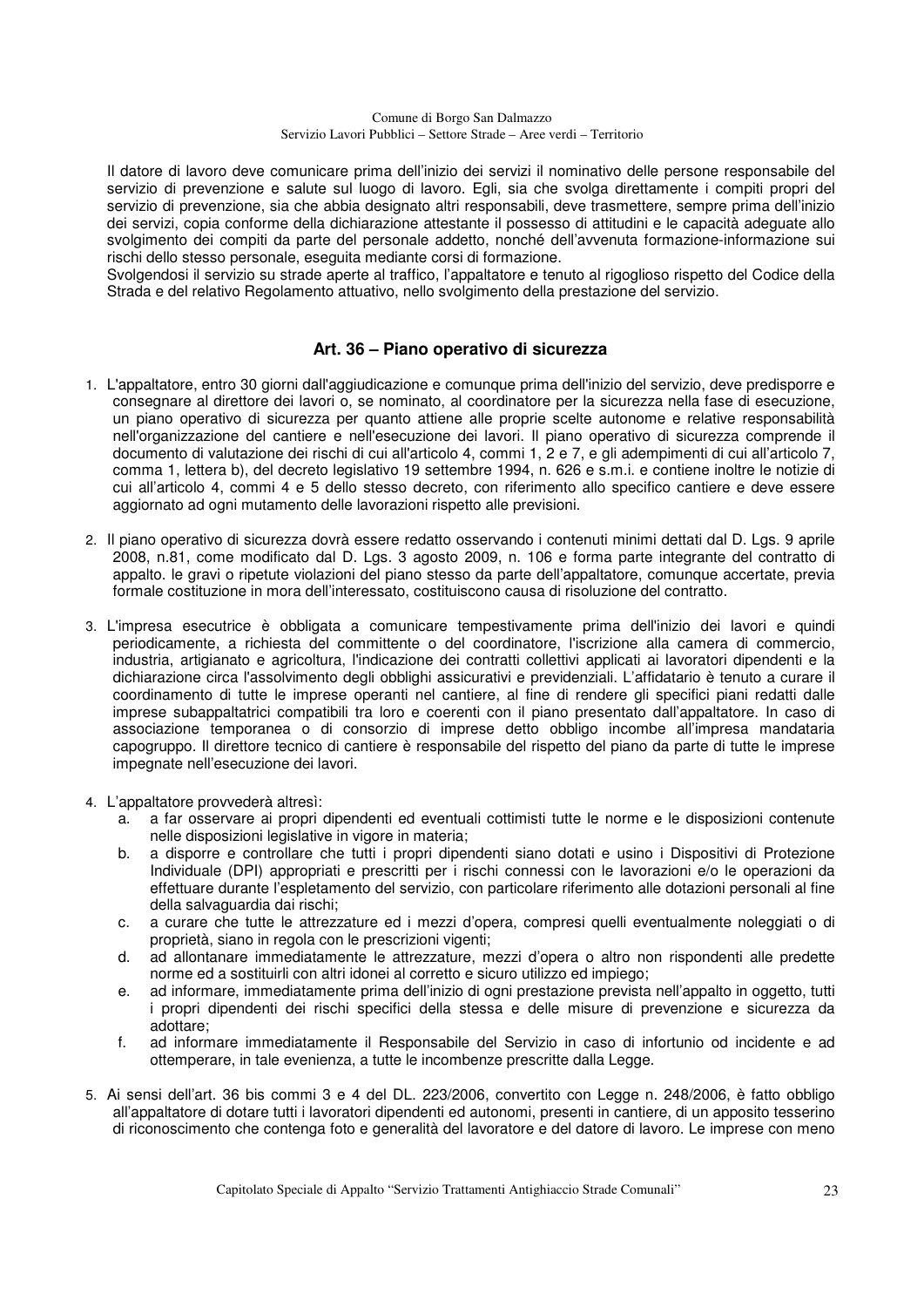di 10 (dieci) dipendenti hanno facoltà di adempiere a tale obbligo mediante l'adozione di un apposito registro nel quale siano rilevate giornalmente le presenze.

6. L'appaltatore conviene che, come disposto dal D.Lgs. 81/2008 e s.m.i., nei casi di inosservanza alle disposizioni dello stesso, Il Responsabile del Servizio possa proporre la risoluzione del contratto e s'impegna a risarcire l'Ente di ogni danno derivante da tale circostanza, senza apporre eccezioni, a qualsiasi titolo, in ordine alla rescissione.

## **CAPO 8 - DISCIPLINA DEL SUBAPPALTO**

### **Art. 37 - Subappalto**

Il subappalto è regolato dall'art. 118 del D.Lgs 163/2006.

È fatto divieto all'impresa di cedere o subappaltare il servizio, senza il preventivo consenso scritto dell'Amministrazione, pena l'immediata risoluzione del contratto ed il risarcimento dei danni e delle spese causati all'Amministrazione. In caso di subappalto occulto, l'impresa appaltatrice risponderà verso il Comune ed eventualmente verso i terzi di qualsiasi infrazione alle norme del presente, compiuta dalla ditta subappaltatrice.

- L'affidamento in subappalto o in cottimo è consentito, previa autorizzazione della Stazione appaltante, alle seguenti condizioni:
	- a) che l'appaltatore abbia indicato all'atto dell'offerta ciò che intende subappaltare o concedere in cottimo; l'omissione delle indicazioni sta a significare che il ricorso al subappalto o al cottimo è vietato e non può essere autorizzato;
	- b) che l'appaltatore provveda al deposito di copia autentica del contratto di subappalto presso la Stazione appaltante almeno 20 giorni prima della data di effettivo inizio dell'esecuzione delle relative lavorazioni subappaltate, unitamente alla dichiarazione circa la sussistenza o meno di eventuali forme di controllo o di collegamento, a norma dell'articolo 2359 del codice civile, con l'impresa alla quale è affidato il subappalto o il cottimo; in caso di associazione temporanea, società di imprese o consorzio, analoga dichiarazione deve essere effettuata da ciascuna delle imprese partecipanti all'associazione, società o consorzio.
	- c) che l'appaltatore, unitamente al deposito del contratto di subappalto presso la Stazione appaltante, ai sensi della lettera b), trasmetta alla stessa Stazione appaltante la documentazione attestante che il subappaltatore è in possesso dei requisiti prescritti dalla normativa vigente per la partecipazione alle gare di lavori pubblici, in relazione alla categoria e all'importo dei lavori da realizzare in subappalto o in cottimo;
	- d) che non sussista, nei confronti del subappaltatore, alcuno dei divieti previsti dall'articolo 10 della legge n. 575 del 1965, e successive modificazioni e integrazioni; a tale scopo, qualora l'importo del contratto di subappalto sia superiore a Euro 154.937,07, l'appaltatore deve produrre alla Stazione appaltante la documentazione necessaria agli adempimenti di cui alla vigente legislazione in materia di prevenzione dei fenomeni mafiosi e lotta alla delinquenza organizzata, relativamente alle imprese subappaltatrici e cottimiste, con le modalità di cui al D.P.R. n. 252 del 1998; resta fermo che, ai sensi dell'articolo 12, comma 4, dello stesso D.P.R. n. 252 del 1998, il subappalto è vietato, a prescindere dall'importo dei relativi lavori, qualora per l'impresa subappaltatrice sia accertata una delle situazioni indicate dall'articolo 10, comma 7, del citato D.P.R. n. 252 del 1998.
- 3. Il subappalto e l'affidamento in cottimo devono essere autorizzati preventivamente dalla Stazione appaltante in seguito a richiesta scritta dell'appaltatore; l'autorizzazione è rilasciata entro 30 giorni dal ricevimento della richiesta; tale termine può essere prorogato una sola volta per non più di 30 giorni, ove ricorrano giustificati motivi; trascorso il medesimo termine, eventualmente prorogato, senza che la Stazione appaltante abbia provveduto, l'autorizzazione si intende concessa a tutti gli effetti qualora siano verificate tutte le condizioni di legge per l'affidamento del subappalto.
- 4. L'affidamento di lavori in subappalto o in cottimo comporta i seguenti obblighi:
	- a) l'appaltatore deve praticare, per i lavori e le opere affidate in subappalto, i prezzi risultanti dall'aggiudicazione ribassati in misura non superiore al 20 per cento;
	- b) le imprese subappaltatrici devono osservare integralmente il trattamento economico e normativo stabilito dai contratti collettivi nazionale e territoriale in vigore per il settore e per la zona nella quale si svolgono i lavori e sono responsabili, in solido con l'appaltatore, dell'osservanza delle norme anzidette nei confronti dei loro dipendenti per le prestazioni rese nell'ambito del subappalto;
	- d) le imprese subappaltatrici, per tramite dell'appaltatore, devono trasmettere alla Stazione appaltante, prima dell'inizio dei lavori, la documentazione di avvenuta denunzia agli enti previdenziali, inclusa la Cassa edile,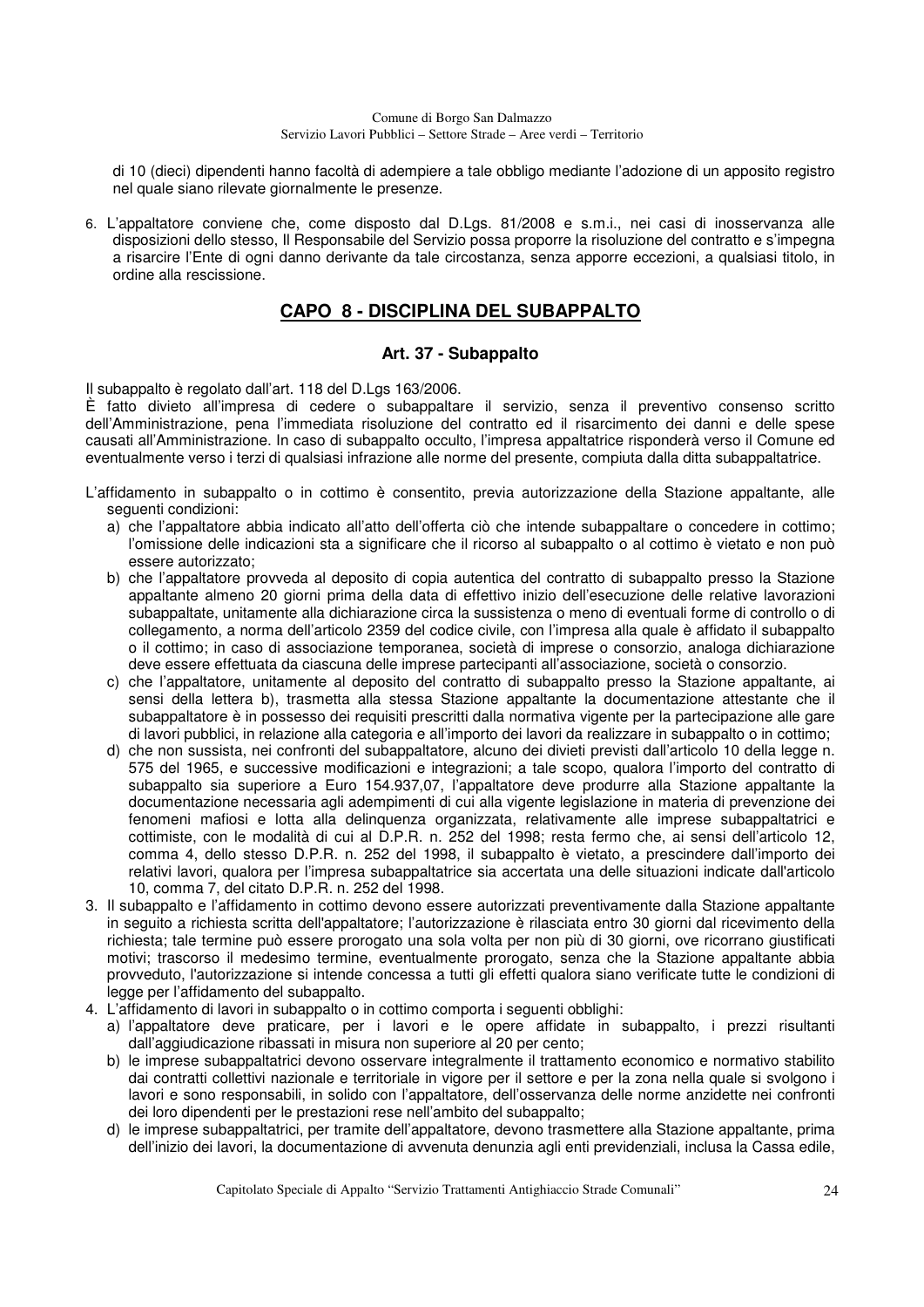assicurativi ed antinfortunistici; devono altresì trasmettere, a scadenza quadrimestrale, copia dei versamenti contributivi, previdenziali, assicurativi nonché di quelli dovuti agli organismi paritetici previsti dalla contrattazione collettiva.

- 5. Le presenti disposizioni si applicano anche alle associazioni temporanee di imprese e alle società anche consortili, quando le imprese riunite o consorziate non intendono eseguire direttamente i lavori scorporabili.
- 6. Ai fini del presente articolo è considerato subappalto qualsiasi contratto avente ad oggetto attività ovunque espletate che richiedano l'impiego di manodopera, quali le forniture con posa in opera e i noli a caldo, se singolarmente di importo superiore al 2 per cento dell'importo dei lavori affidati o di importo superiore a 100.000 Euro e qualora l'incidenza del costo della manodopera e del personale sia superiore al 50 per cento dell'importo del contratto di subappalto.
- 7. I lavori affidati in subappalto non possono essere oggetto di ulteriore subappalto pertanto il subappaltatore non può subappaltare a sua volta i lavori. Fanno eccezione al predetto divieto la fornitura con posa in opera di impianti e di strutture speciali individuate con apposito regolamento; in tali casi il fornitore o il subappaltatore, per la posa in opera o il montaggio, può avvalersi di imprese di propria fiducia per le quali non sussista alcuno dei divieti di cui al comma 2, lettera d). È fatto obbligo all'appaltatore di comunicare alla Stazione appaltante, per tutti i sub-contratti, il nome del sub-contraente, l'importo del sub-contratto, l'oggetto del lavoro, servizio o fornitura affidati.

### **Art. 38 – Responsabilità in materia di subappalto**

- 1. L'appaltatore resta in ogni caso responsabile nei confronti della Stazione appaltante per l'esecuzione delle opere oggetto di subappalto, sollevando la Stazione appaltante medesima da ogni pretesa dei subappaltatori o da richieste di risarcimento danni avanzate da terzi in conseguenza all'esecuzione di lavori subappaltati.
- 2. Il direttore dei lavori e il responsabile del procedimento, nonché il coordinatore per l'esecuzione in materia di sicurezza di cui all'articolo 5 del decreto legislativo n. 494 del 1996 e s.m.i., provvedono a verificare, ognuno per la propria competenza, il rispetto di tutte le condizioni di ammissibilità e del subappalto.
- 3. Il subappalto non autorizzato comporta le sanzioni penali previste dal decreto-legge 29 aprile 1995, n. 139, convertito dalla legge 28 giugno 1995, n. 246 (ammenda fino a un terzo dell'importo dell'appalto, arresto da sei mesi ad un anno).

### **Art. 39 – Pagamento dei subappaltatori**

1. La Stazione appaltante non provvede al pagamento diretto dei subappaltatori e dei cottimisti e l'appaltatore è obbligato a trasmettere alla stessa Stazione appaltante, entro 20 giorni dalla data di ciascun pagamento effettuato a proprio favore, copia delle fatture quietanzate relative ai pagamenti da esso corrisposti ai medesimi subappaltatori o cottimisti, con l'indicazione delle eventuali ritenute di garanzia effettuate.

### **CAPO 9 - CONTROVERSIE, MANODOPERA, ESECUZIONE D'UFFICIO**

### **Art. 40 - Controversie**

- 1. Qualora, a seguito dell'iscrizione di riserve sui documenti contabili, l'importo economico dei lavori comporti variazioni rispetto all'importo contrattuale in misura superiore al 10 per cento di quest'ultimo, il responsabile del procedimento, ai sensi dell'art. 239, 240, 241, 242 del D. Lgs. 163 del 2006, promuove la costituzione di un'apposita commissione, perché formuli, acquisita la relazione del direttore dei lavori e, ove costituito dell'organo di collaudo, entro 90 giorni dalla data di iscrizione dell'ultima riserva, una motivata proposta di accordo bonario. Il Committente e l'Appaltatore, si pronunciano in merito alla proposta, nei successivi 30 giorni dalla formulazione della predetta proposta. Decorso tale termine l'appaltatore ha facoltà di avvalersi dell'arbitrato ai sensi dell'articolo 241 del D. Lgs. 163 del 2006, nonché degli articoli 149 e 150 del regolamento generale e degli articoli 33 e 34 del capitolato generale d'appalto. La procedura per la definizione dell'accordo bonario può essere reiterata una sola volta.
- 2. Per i lavori di importo inferiore a 10 milioni di Euro, la costituzione della commissione è facoltativa ed il Responsabile del Procedimento può essere componente della commissione stessa. La costituzione della commissione può essere anche promossa dal responsabile del procedimento, indipendentemente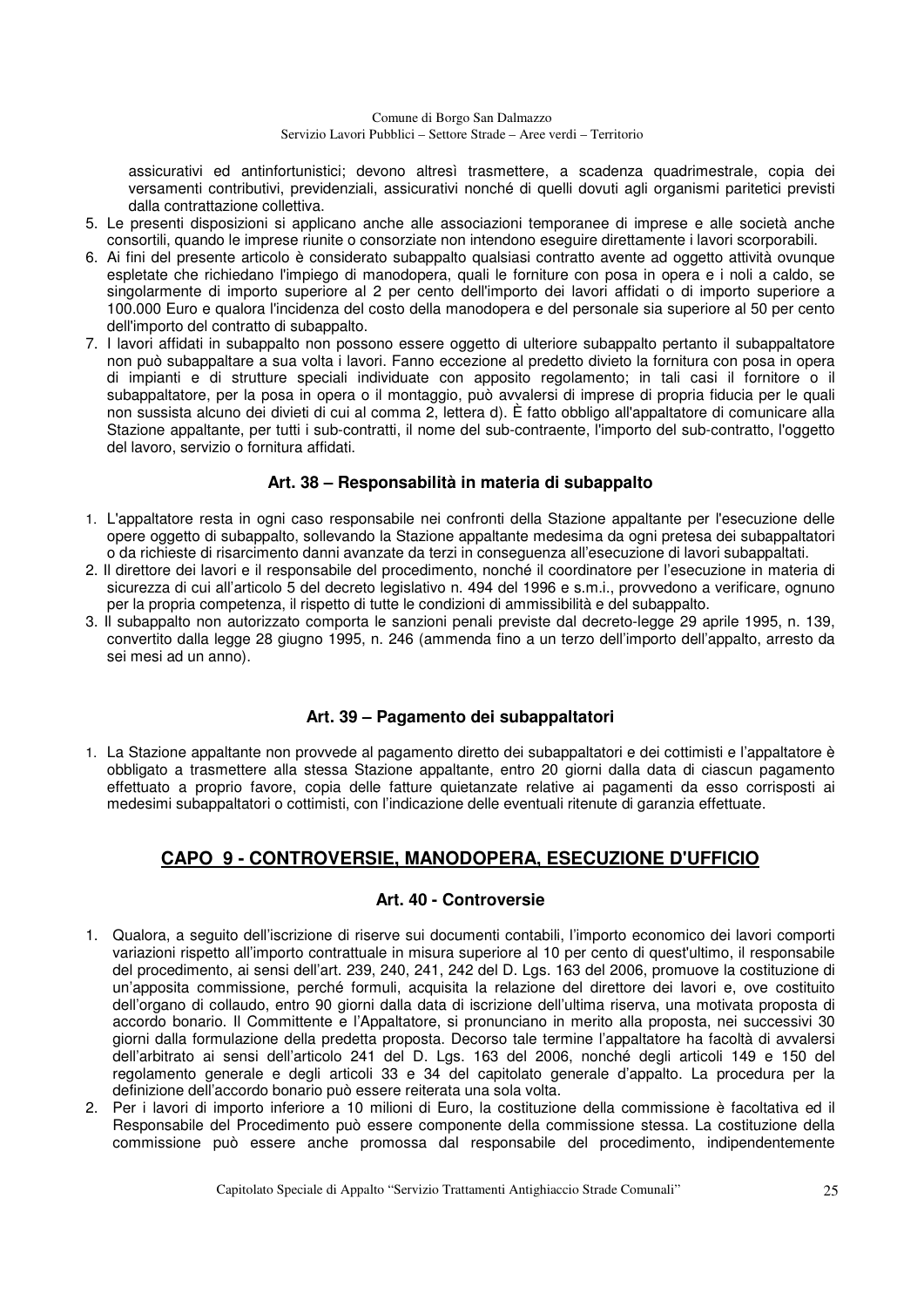dall'importo delle riserve ancora da definire, al ricevimento da parte dello stesso del certificato di collaudo o di regolare esecuzione.

- 3. La composizione della commissione di cui ai precedenti commi è disciplinata dall'art. 242 del D. Lgs. 163 del 2006;
- 4. L'accordo bonario così come precedentemente definito e disciplinato dall'art. 240 del D. Lgs. 163 del 2006 ed accettato dall'appaltatore, ha natura transattiva. Le parti hanno facoltà di attribuite alla commissione il potere di assumere decisioni vincolanti, perfezionando per conto delle parti, l'accordo bonario risolutivo delle riserve.
- 5. Le controversie derivanti dall'applicazione del contratto, comprese quelle al mancato raggiungimento dell'accordo bonario dell'art. 240 del D. Lgs. 163 del 2006 possono essere deferite ad arbitri. In tal caso trovano applicazione le norme di cui all'art. 241 del D. Lgs. 163 del 2006.
- 6. La procedura di cui ai commi precedenti è esperibile anche qualora le variazioni all'importo contrattuale siano inferiori al 10 per cento nonché per le controversie circa l'interpretazione del contratto o degli atti che ne fanno parte o da questo richiamati, anche quando tali interpretazioni non diano luogo direttamente a diverse valutazioni economiche;
- 7. Sulle somme contestate e riconosciute in sede amministrativa o contenziosa, gli interessi legali cominciano a decorrere 60 giorni dopo la data di sottoscrizione dell'accordo bonario, successivamente approvato dalla Stazione appaltante, ovvero dall'emissione del provvedimento esecutivo con il quale sono state risolte le controversie.
- 8. Nelle more della risoluzione delle controversie l'appaltatore non può comunque rallentare o sospendere i lavori, né rifiutarsi di eseguire gli ordini impartiti dalla Stazione appaltante.

### **Art. 41 - Contratti collettivi e disposizioni sulla manodopera**

- 1. L'appaltatore è tenuto all'esatta osservanza di tutte le leggi, regolamenti e norme vigenti in materia, nonché eventualmente entrate in vigore nel corso dei lavori, e in particolare:
	- a) nell'esecuzione dei lavori che formano oggetto del presente appalto, l'appaltatore si obbliga ad applicare integralmente il contratto nazionale di lavoro per gli operai dipendenti dalle aziende industriali edili e affini e gli accordi locali e aziendali integrativi dello stesso, in vigore per il tempo e nella località in cui si svolgono i lavori;
	- b) i suddetti obblighi vincolano l'appaltatore anche qualora non sia aderente alle associazioni stipulanti o receda da esse e indipendentemente dalla natura industriale o artigiana, dalla struttura o dalle dimensioni dell'impresa stessa e da ogni altra sua qualificazione giuridica;
	- c) è responsabile in rapporto alla Stazione appaltante dell'osservanza delle norme anzidette da parte degli eventuali subappaltatori nei confronti dei rispettivi dipendenti, anche nei casi in cui il contratto collettivo non disciplini l'ipotesi del subappalto; il fatto che il subappalto non sia stato autorizzato non esime l'appaltatore dalla responsabilità, e ciò senza pregiudizio degli altri diritti della Stazione appaltante;
	- d) è obbligato al regolare assolvimento degli obblighi contributivi in materia previdenziale, assistenziale, antinfortunistica e in ogni altro ambito tutelato dalle leggi speciali.
- 2. In caso di inottemperanza, accertata dalla Stazione appaltante o a essa segnalata da un ente preposto, la Stazione appaltante medesima comunica all'appaltatore l'inadempienza accertata e procede a una detrazione del 20% per cento sui pagamenti in acconto, se i lavori sono in corso di esecuzione, ovvero alla sospensione del pagamento del saldo, se i lavori sono ultimati, destinando le somme così accantonate a garanzia dell'adempimento degli obblighi di cui sopra; il pagamento all'impresa appaltatrice delle somme accantonate non è effettuato sino a quando non sia stato accertato che gli obblighi predetti sono stati integralmente adempiuti.
- 3. Ai sensi dell'articolo 13 del capitolato generale d'appalto, in caso di ritardo nel pagamento delle retribuzioni dovute al personale dipendente, qualora l'appaltatore invitato a provvedervi, entro quindici giorni non vi provveda o non contesti formalmente e motivatamente la legittimità della richiesta, la stazione appaltante può pagare direttamente ai lavoratori le retribuzioni arretrate, anche in corso d'opera, detraendo il relativo importo dalle somme dovute all'appaltatore in esecuzione del contratto.

### **Art. 42 - Risoluzione del contratto - Esecuzione d'ufficio dei lavori**

1. La Stazione appaltante ha facoltà di risolvere il contratto mediante semplice lettera raccomandata con messa in mora di 15 giorni, senza necessità di ulteriori adempimenti, nei seguenti casi: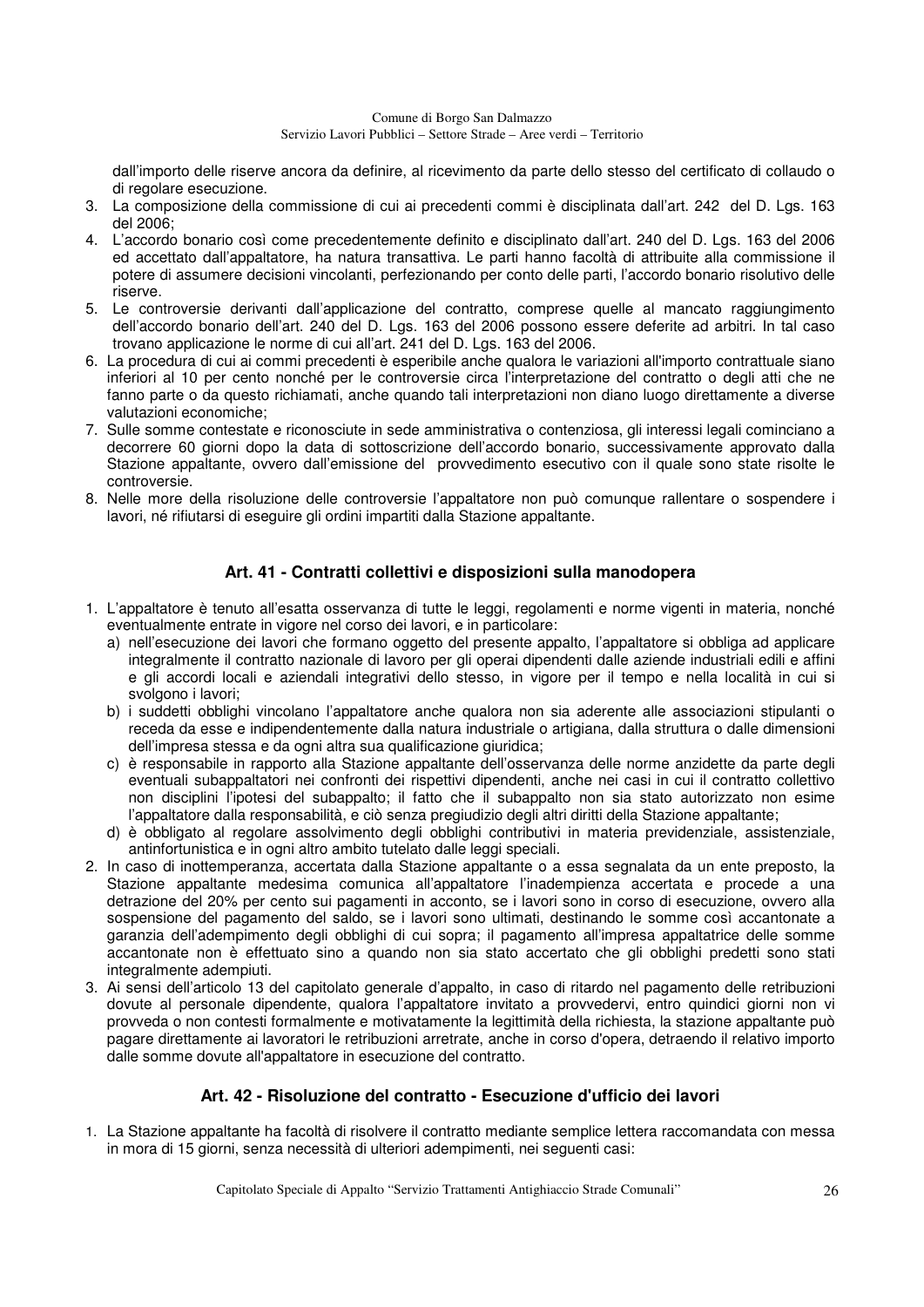- a) frode nell'esecuzione del servizio;
- b) inadempimento alle disposizioni del direttore dei lavori riguardo ai tempi di esecuzione o quando risulti accertato il mancato rispetto delle ingiunzioni o diffide fattegli, nei termini imposti dagli stessi provvedimenti;
- c) manifesta incapacità o inidoneità, anche solo legale, nell'esecuzione del servizio;
- d) inadempienza accertata alle norme di legge sulla prevenzione degli infortuni, la sicurezza sul lavoro e le assicurazioni obbligatorie del personale;
- e) sospensione del servizio o mancata ripresa degli stessi da parte dell'appaltatore senza giustificato motivo;
- f) rallentamento dei lavori, senza giustificato motivo, in misura tale da pregiudicare la realizzazione del servizio nei termini previsti dal contratto;
- g) subappalto abusivo, associazione in partecipazione, cessione anche parziale del contratto o violazione di norme sostanziali regolanti il subappalto;
- h) non rispondenza dei beni forniti alle specifiche di contratto e allo scopo dell'opera;
- i) nel caso di mancato rispetto della normativa sulla sicurezza e la salute dei lavoratori di cui al decreto legislativo n. 626 del 1994 o ai piani di sicurezza di cui agli articoli 40 e 41 del presente capitolato, integranti il contratto, e delle ingiunzioni fattegli al riguardo dal direttore dei lavori, dal responsabile del procedimento o dal coordinatore per la sicurezza.
- 2. Il contratto è altresì risolto in caso di perdita da parte dell'appaltatore, dei requisiti per l'esecuzione del servizio, quali il fallimento o la irrogazione di misure sanzionatorie o cautelari che inibiscono la capacità di contrattare con la pubblica amministrazione.
- 3. Nei casi di rescissione del contratto o di esecuzione di ufficio, la comunicazione della decisione assunta dalla Stazione appaltante è fatta all'appaltatore nella forma dell'ordine di servizio o della raccomandata con avviso di ricevimento, con la contestuale indicazione della data alla quale avrà luogo l'accertamento dello stato di consistenza dei lavori.
- 4. In relazione a quanto sopra, alla data comunicata dalla Stazione appaltante si fa luogo, in contraddittorio fra il direttore dei lavori e l'appaltatore o suo rappresentante ovvero, in mancanza di questi, alla presenza di due testimoni, alla redazione dello stato di consistenza dei lavori, all'inventario dei materiali, delle attrezzature dei e mezzi d'opera esistenti in cantiere, nonché, nel caso di esecuzione d'ufficio, all'accertamento di quali di tali materiali, attrezzature e mezzi d'opera debbano essere mantenuti a disposizione della Stazione appaltante per l'eventuale riutilizzo e alla determinazione del relativo costo.
- 5. Nei casi di rescissione del contratto e di esecuzione d'ufficio, come pure in caso di fallimento dell'appaltatore, i rapporti economici con questo o con il curatore sono definiti, con salvezza di ogni diritto e ulteriore azione della Stazione appaltante, nel seguente modo:
	- a) ponendo a base d'asta del nuovo appalto l'importo lordo dei lavori di completamento da eseguire d'ufficio in danno, risultante dalla differenza tra l'ammontare complessivo lordo dei lavori posti a base d'asta nell'appalto originario, eventualmente incrementato per perizie in corso d'opera oggetto di regolare atto di sottomissione o comunque approvate o accettate dalle parti, e l'ammontare lordo dei lavori eseguiti dall'appaltatore inadempiente medesimo;
	- b) ponendo a carico dell'appaltatore inadempiente:
		- 1) l'eventuale maggiore costo derivante dalla differenza tra importo netto di aggiudicazione del nuovo appalto per il completamento dei lavori e l'importo netto degli stessi risultante dall'aggiudicazione effettuata in origine all'appaltatore inadempiente;
		- 2) l'eventuale maggiore costo derivato dalla ripetizione della gara di appalto eventualmente andata deserta, necessariamente effettuata con importo a base d'asta opportunamente maggiorato;
		- 3) l'eventuale maggiore onere per la Stazione appaltante per effetto della tardata ultimazione dei lavori, delle nuove spese di gara e di pubblicità, delle maggiori spese tecniche di direzione, assistenza, contabilità e collaudo dei lavori, dei maggiori interessi per il finanziamento dei lavori, di ogni eventuale maggiore e diverso danno documentato, conseguente alla mancata tempestiva utilizzazione delle opere alla data prevista dal contratto originario.

### **CAPO 10 - NORME FINALI**

#### **Art. 43 - Responsabilità dell'Impresa**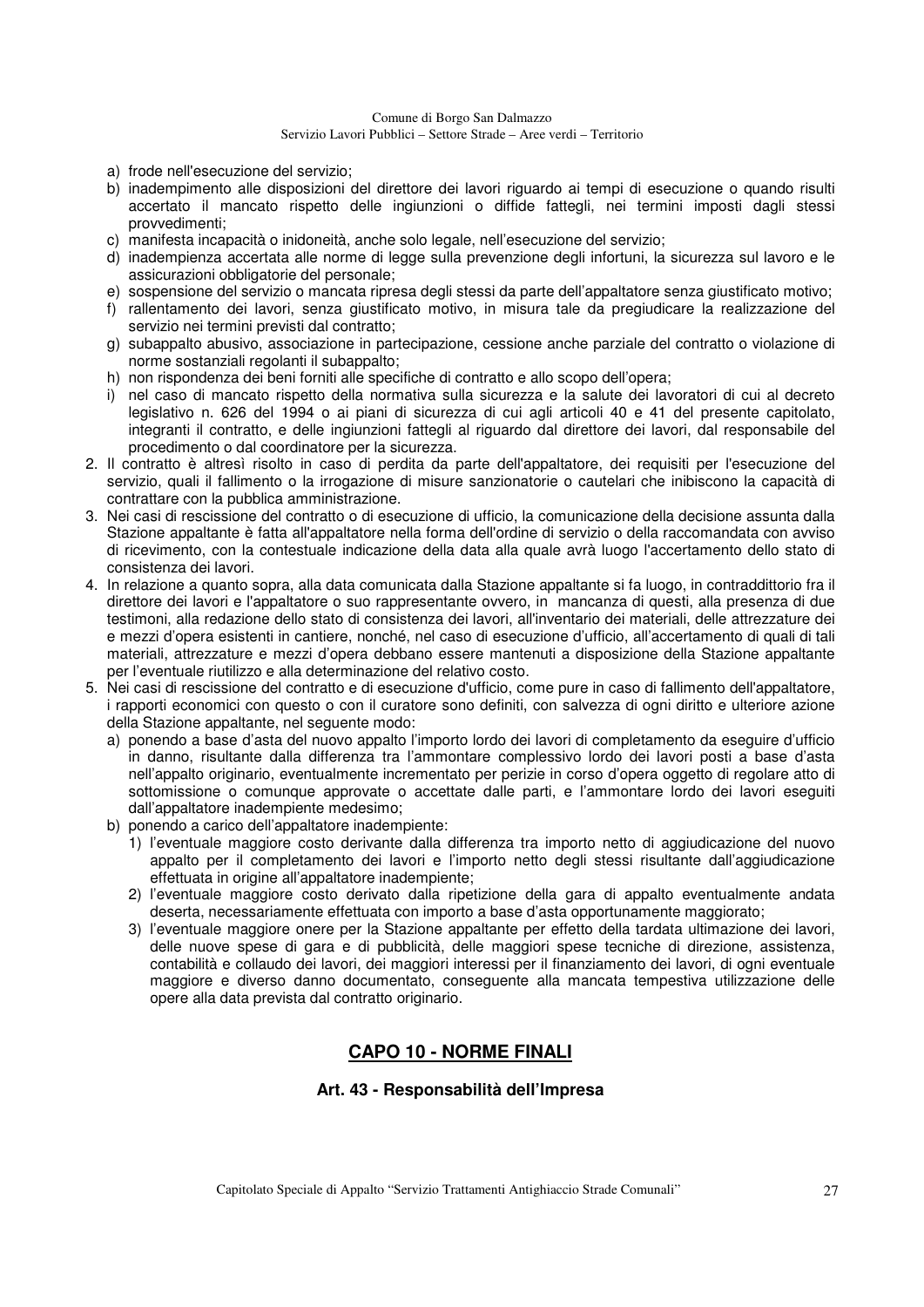L'impresa appaltatrice del servizio rimane unica responsabile civile e penale verso terzi per quanto riguarda l'esecuzione dello stesso nel periodo contrattuale, che viene svolto con l'impiego di capitali e mezzi dell'impresa e a suo completo rischio.

L'impresa è tenuta a sollevare l'Ente dei danni a terzi (persone o cose) che dovessero essere provocati dall'insufficiente o dal mancato espletamento del servizio di manutenzione invernale così come descritto nel presente Capitolato e si assume ogni responsabilità anche per il funzionamento dei mezzi.

L'impresa risponderà direttamente dei danni alle persone e alle cose comunque provocati nello svolgimento del servizio, restando a suo completo ed esclusivo carico qualsiasi risarcimento, senza diritto di rivalsa o di compensi da parte del Comune, salvi gli interventi in favore dell'impresa da parte di società assicuratrici.

L'appaltatore sarà in ogni caso tenuto a rispondere per danni risentiti dal Comune o terzi della mancata o difforme o carente esecuzione del servizio, assumendo al riguardo piena ed esclusiva responsabilità.

Sarà obbligo dell'appaltatore di adottare, nella esecuzione del servizio, tutti i provvedimenti e le cautele necessarie per garantire la vita degli operai, delle persone addette ai lavori stessi e dei terzi, nonché per evitare danni a beni pubblici e privati.

Resta convenuto che, qualora per mancanza, insufficienza od inadempienza di segnalazioni nei lavori, in relazione alle prescrizioni del Nuovo Codice della Strada e dal relativo Regolamento di esecuzione, già citati, che interessano o limitano a zona riservata al traffico dei veicoli e dei pedoni, dovessero verificarsi danni alle persone o alle cose, l'appaltatore terrà sollevata ed indenne l'Ente ed il personale da essa dipendente da qualsiasi pretesa o molestia, anche giudiziaria, che potesse provenirle da terzi e provvederà a suo carico al completo risarcimento dei danni che si fossero verificati.

### **Art. 44 – Danni di forza maggiore**

L'Appaltatore non avrà diritto ad alcun indennizzo per avarie, perdite o danni che si verificassero nel cantiere durante il corso dei lavori.

Per i danni cagionati da forza maggiore, si applicano le norme dell'articolo 348 della legge n. 2248 sulle Opere Pubbliche, dell'art.20 del Capitolato Generale di Appalto dei Lavori Pubblici di cui al Decreto 19 aprile 2000 n.145 e dell'art. 166 del Regolamento per l'esecuzione dei lavori pubblici emanato con D.P.R. n. 207 del 05/10/2010.

L'Appaltatore è tenuto a prendere tempestivamente, ed efficacemente, tutte le misure preventive atte ad evitare danni.

### **Art. 45 – Obblighi diversi dell'impresa**

Oltre gli oneri di cui agli artt. 5, 7. 13 e 14 del Capitolato Generale e gli altri specificati nelle presenti norme generali, sono a carico dell'impresa gli oneri seguenti:

- 1) Le segnalazioni diurne e notturne, mediante appositi cartelli e fanali, dei tratti stradali interessati del servizio, lungo i quali tratti il transito debba temporaneamente svolgersi con particolari cautele nonché le spese per gli occorrenti guardiani, pilotaggi e ripari che potessero occorrere. Dette segnalazioni corrisponderanno ai tipi prescritti dal già citato Nuovo Codice della Strada e relativo Regolamento di attuazione;
- 2) Le spese per le prove su campioni dei materiali da impiegare ed impiegati nel servizio, nonché quelle prescritte dalle norme vigenti, da effettuare presso laboratorio scelto dall'Amministrazione;
- 3) L'osservanza delle norme derivanti dalle vigenti leggi e decreti relativi alla previsione degli infortuni sul lavoro, all'igiene del lavoro, alle assicurazioni contro gli infortuni sul lavoro, alle assicurazioni sociali obbligatorie, derivanti da leggi o da contratti collettivi (invalidità, vecchiaia, disoccupazione, tubercolosi, malattia), nonché il pagamento dei contributi messi a carico dei datori di lavoro, come assegni familiari e le indennità ai richiamati alle armi.

 Nell'esecuzione dei servizi che formano oggetto del presente appalto, l'Impresa si obbliga ad applicare integralmente tutte le norme contenute nel contratto collettivo nazionale di lavoro per gli operai dipendenti delle aziende industriali edili ed affini e negli accordi locali integrativi dello stesso, in vigore per il tempo e nella località in cui si svolgono i lavori suddetti.

 Le Imprese artigiane si obbligano ad applicare integralmente tutte le norme contenute nel contratto collettivo nazionale di lavoro per gli operai dipendenti delle imprese artigiane e negli accordi locali integrativi dello stesso per il tempo e nella località in cui si svolgono detti servizi.

 L'impresa si obbliga, altresì, ad applicare il contratto e gli accordi predetti anche dopo la scadenza e fino alla loro sostituzione e, se cooperative, anche nei rapporti con i soci.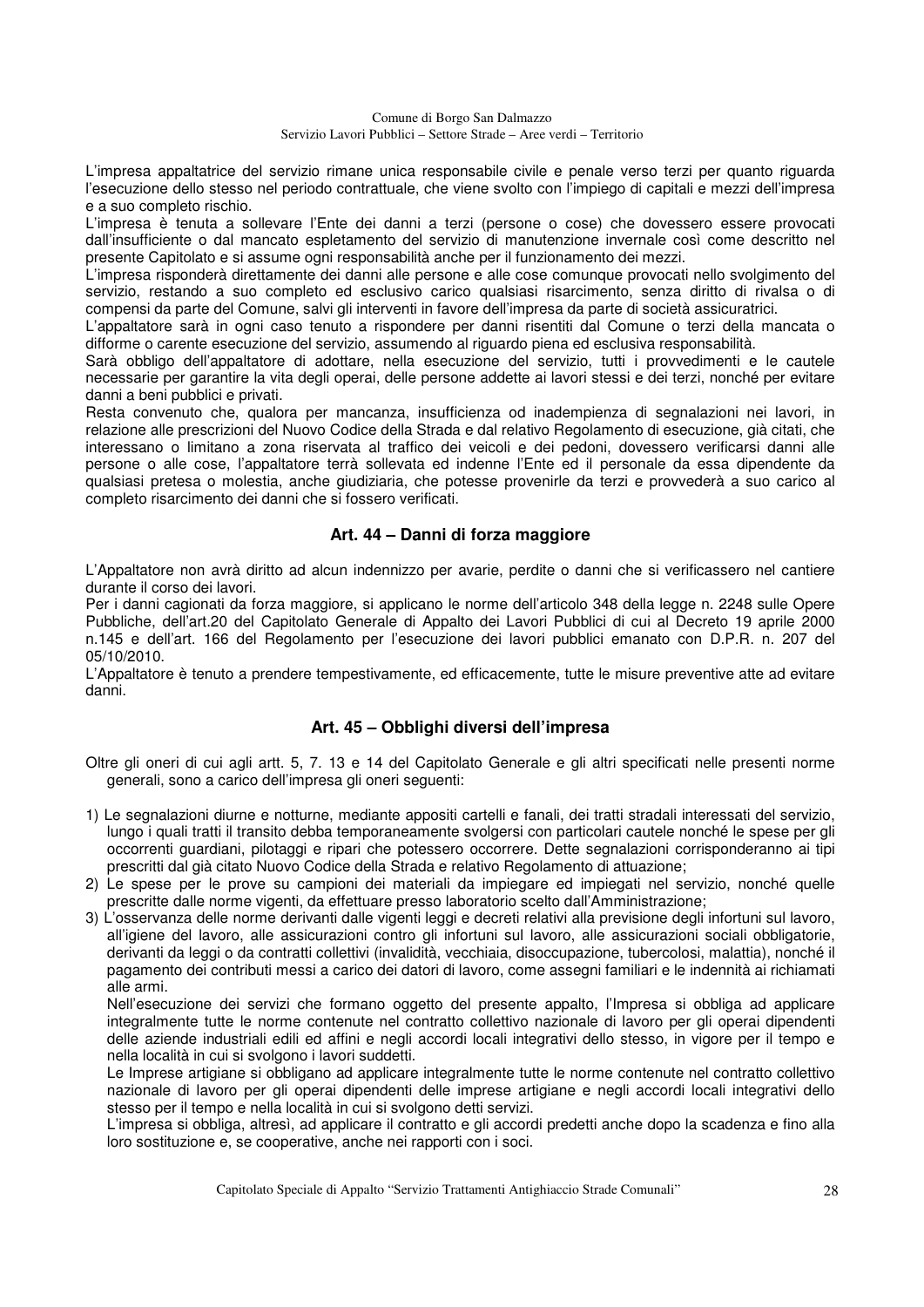I suddetti obblighi vincolano l'impresa anche se non sia aderente alle associazioni di categoria stipulanti o receda da esse e indipendentemente dalla struttura e dimensioni dell'Impresa stessa e da ogni altra sua qualificazione giuridica, economica e sindacale, salva, naturalmente, la distinzione per le imprese artigiane.

 In caso di inottemperanza agli obblighi testé precisati accertata dalla stazione appaltante o da essa segnalata dall'Ispettorato del lavoro, la stazione appaltante medesima si riserva di procedere ai sensi dell'art.13 del capitolato generale di appalto comunicando all'Impresa e, se del caso, anche all'Ispettorato suddetto, l'inadempienza accertata. Nelle more degli accertamenti l'Amministrazione si riserva di procede ad una detrazione del 20% sui pagamenti in acconto, se i lavori sono in corso di esecuzione, ovvero alla sospensione del pagamento del saldo, se i lavori sono ultimati, destinando le somme così accantonate a garanzia dell'inadempimento degli obblighi di cui sopra.

 Il pagamento all'Impresa delle somme accantonate non sarà effettuato sino a quando dall'Ispettorato del lavoro non sia stato accertato che gli obblighi predetti sono stati integralmente adempiuti.

 Per la detrazione dei pagamenti di cui sopra, l'Impresa non può opporre eccezione alla stazione appaltante, né il titolo a risarcimento di danni.

Sulle somme detratte non saranno per qualsiasi titolo corrisposti interessi.

 L'appaltatore rimane altresì tenuto ad assicurare il traffico lungo le strade ed i passaggi pubblici e privati, che venissero intersecati e comunque disturbati nella esecuzione dei lavori, provvedendo all'uopo a sue spese con opere provvisionali e con le prescritte segnalazioni.

Resta altresì contrattualmente stabilito che:

a) L'appaltatore sarà obbligato durante l'appalto a denunziare alla Direzione Lavori le contravvenzioni in materia di polizia stradale che implichino un danno per la strada e relative pertinenze nei tratti interessati dal cantiere di propria competenza.

 Qualora omettesse di fare tali denunzie sarà in proprio responsabile di qualunque danno che potesse derivare all'Ente da tale omissione.

 In ogni caso tutti i guasti che per effetto di terzi fossero arrecati alla segnaletica se regolarmente denunziati dall'appaltatore saranno riparati a cura di quest'ultima con rimborso delle spese sostenute.

 Nel caso di mancata denunzia, la spesa resterà a carico dell'appaltatore, rimanendo impregiudicati i diritti del medesimo verso terzi.

b) È fatto assoluto divieto all'impresa di servirsi dell'opera di personale dell'Ente.

c) È vietato all'impresa di cedere o subappaltare tutta la prestazione di servizio oggetto del presente Capitolato.

### **Art. 46 – Spese contrattuali, imposte, tasse**

- 1. Sono a carico dell'appaltatore senza diritto di rivalsa:
	- a) le spese contrattuali;
	- b) le tasse e gli altri oneri per l'ottenimento di tutte le licenze tecniche occorrenti per l'esecuzione dei lavori e la messa in funzione degli impianti;
	- c) le tasse e gli altri oneri dovuti ad enti territoriali (occupazione temporanea di suolo pubblico, passi carrabili, permessi di scarico, canoni di conferimento a discarica ecc.) direttamente o indirettamente connessi alla gestione del cantiere e all'esecuzione dei lavori;
	- d) le spese, le imposte, i diritti di segreteria e le tasse relativi al perfezionamento e alla registrazione del contratto.
- 2. Sono altresì a carico dell'appaltatore tutte le spese di bollo per gli atti occorrenti per la gestione del lavoro, dalla consegna alla data di emissione del certificato di collaudo o del certificato di regolare esecuzione.
- 3. Qualora, per atti aggiuntivi o risultanze contabili finali determinanti aggiornamenti o conguagli delle somme per spese contrattuali, imposte e tasse di cui ai commi 1 e 2, le maggiori somme sono comunque a carico dell'appaltatore e trova applicazione l'articolo 8 del capitolato generale.
- 4. A carico dell'appaltatore restano inoltre le imposte e gli altri oneri, che, direttamente o indirettamente gravino sui lavori e sulle forniture oggetto dell'appalto.
- 5. Il presente contratto è soggetto all'imposta sul valore aggiunto (I.V.A.); l'I.V.A. è regolata dalla legge; tutti gli importi citati nel presente capitolato speciale d'appalto si intendono I.V.A. esclusa.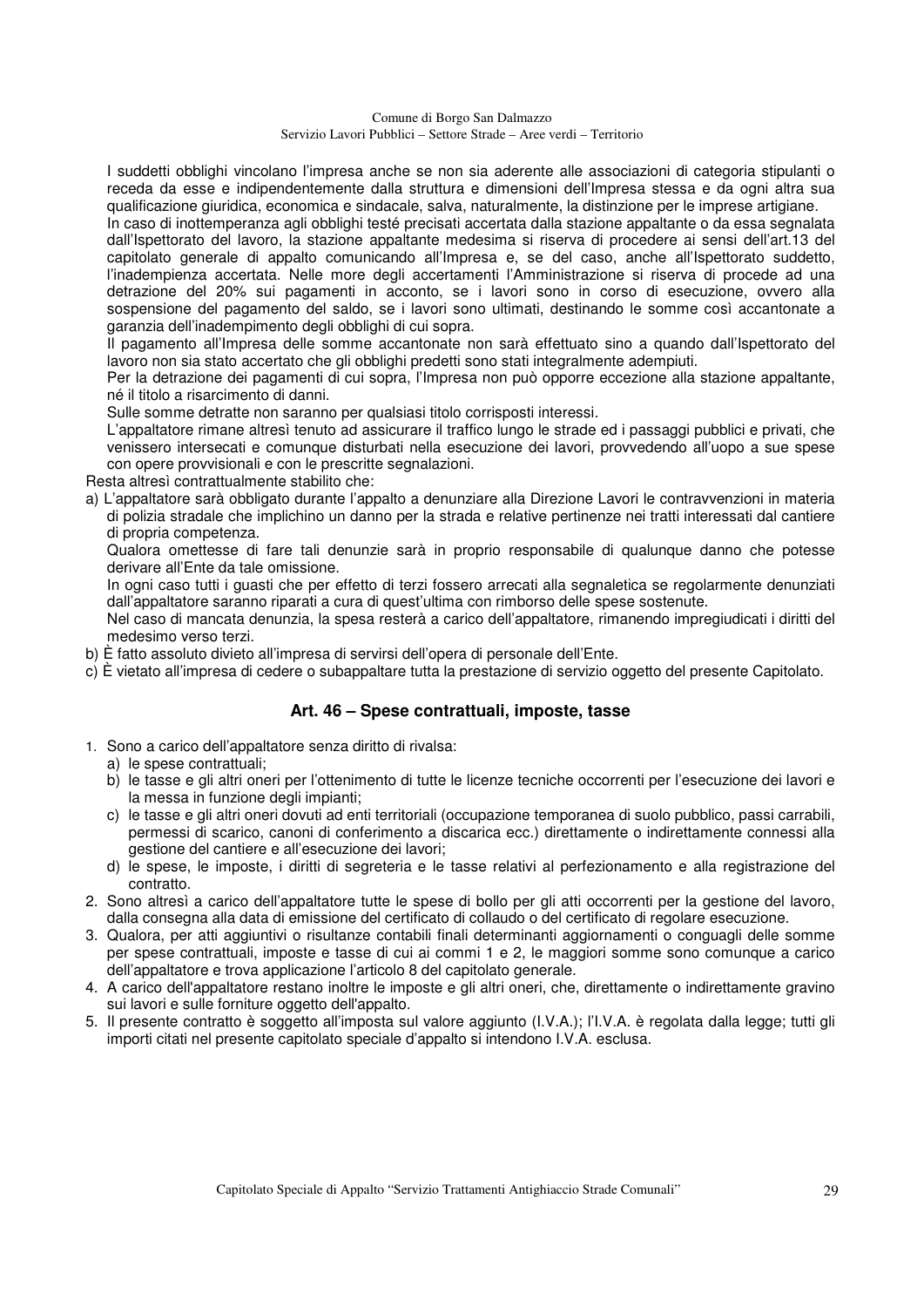# **PARTE 2^ QUALITA' DEI MATERIALI E DEI COMPONENTI**

### **Art. 1 - Materiali in genere**

Quale regola generale si intende che i materiali, i prodotti ed i componenti occorrenti, realizzati con materiali e tecnologie tradizionali e/o artigianali, per la costruzione delle opere, proverranno da quelle località che l'Appaltatore riterrà di sua convenienza, purché, ad insindacabile giudizio della Direzione dei lavori, rispondano alle caratteristiche/prestazioni di seguito indicate.

Nel caso di prodotti industriali la rispondenza a questo capitolato può risultare da un attestato di conformità rilasciato dal produttore e comprovato da idonea documentazione e/o certificazione.

I materiali da impiegare nelle forniture e nei lavori compresi nell'appalto dovranno corrispondere, per caratteristiche, a quanto stabilito nelle leggi e regolamenti ufficiali vigenti in materia; in mancanza di particolari prescrizioni dovranno essere delle migliori qualità in commercio in rapporto alla funzione a cui sono destinati.

Per la provvista di materiali in genere, si richiamano espressamente le prescrizioni dell'art. 16 del Capitolato Generale.

In ogni caso i materiali, prima di essere utilizzati nella prestazione di servizi, dovranno essere riconosciuti idonei ed accettati dalla Direzione dei Lavori.

Quando la Direzione dei Lavori abbia rifiutato una qualsiasi provvista come non atta all'impiego, l'impresa dovrà sostituirla con altra che corrisponda alle caratteristiche volute; i materiali rifiutati dovranno essere allontanati immediatamente dal cantiere a cura e spese della stessa Impresa.

Malgrado l'accettazione dei materiali da parte della Direzione dei Lavori, l'impresa resta totalmente responsabile della efficacia del servizio anche per quanto può dipendere dai materiali stessi.

### **Art. 2 - Sabbia**

Le sabbie dovranno essere assolutamente prive di terra, materie organiche o altre materie nocive, essere di tipo siliceo (o in subordine quarzoso, granitico o calcareo), avere grana omogenea, e provenire da rocce con elevata resistenza alla compressione. Sottoposta alla prova di decantazione in acqua, la perdita in peso della sabbia non dovrà superare il 2%. L'Appaltatore dovrà inoltre mettere a disposizione della Direzione Lavori i vagli di controllo (stacci) di cui alla norma UNI 2332-1. La granulometria della sabbia utilizzata dovrà essere adeguata all'utilizzo stradale E' assolutamente vietato l'uso di sabbia marina.

### **Art. 3 – Cloruro di sodio di origine marina**

Il cloruro di sodio di origine marina da utilizzare dovrà essere con granulometria compresa da 0 a 10 mm. e con miscela di granelli ben ripartita, con titolo in NaCI non inferiore al 97%, con contenuto complessivo massimo ammissibile di sostanze insolubili in acqua 1,3% e con umidità residua non superiore al 5%.

La Direzione Lavori si riserva la facoltà di fare eseguire prove di qualsiasi genere presso il presso laboratorio scelto dall'Amministrazione, allo scopo di conoscere il titolo in NaCI, la granulometria e la percentuale di umidità residua del materiale fornito, senza che la Ditta possa avanzare diritti e compensi per questo titolo.

### **Art. 4 - Cloruro di sodio di origine minerale (Salgemma)**

Il cloruro di sodio di origine minerale (salgemma) da utilizzare dovrà essere con granulometria compresa da 0 a 10 mm.e con miscela di granelli ben ripartita, con titolo in NaCI non inferiore al 98,5%, con contenuto complessivo massimo ammissibile di sostanze insolubili in acqua 1,3% e con umidità residua pressoché nulla. La Direzione Lavori si riserva la facoltà di fare eseguire prove di qualsiasi genere presso il presso laboratorio scelto dall'Amministrazione, allo scopo di conoscere il titolo in NaCI, la granulometria e la percentuale di umidità residua del materiale fornito, senza che la Ditta possa avanzare diritti e compensi per questo titolo.